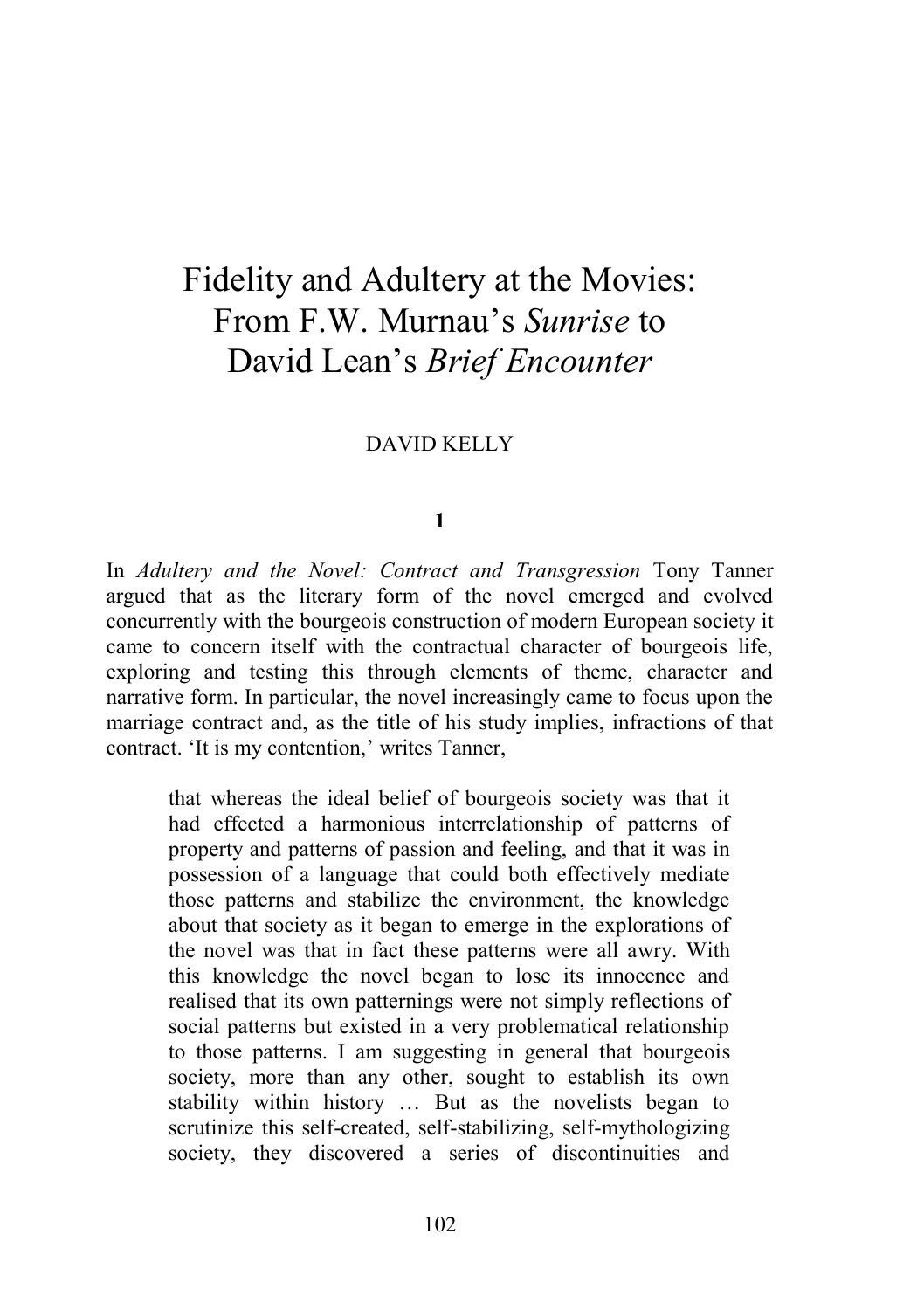instabilities that effectively gave the lie to the bourgeois's image of his own society.<sup>1</sup>

What chiefly 'gave the lie' to this image was the dissonance that emerged between passion and propriety, human relations and social relations, in the act of adultery. In this paper I would like to speculate on the role of film in the continuing evolution of this kind of cultural reflection and consider the degree to which narrative cinema—often seen as an inheritor of the novelistic tradition—took up similar themes and issues to the classic realist novel as it began to establish itself as the bourgeois, and indeed proletarian, entertainment medium *par excellence*. I would also like to take the opportunity this provides to offer a view on the 'fidelity debate' in literature and cinema studies by considering how cinema has dealt with, and perhaps thereby reflected on, the question of fidelity.<sup>2</sup>

Tanner's main concern in his study is the nineteenth century novel, and it is appropriate to note that cinema emerged as a mass entertainment just as, in his view, the (bourgeois) novel began to lose interest in the binding constraints of marriage. Indeed, he goes as far as to suggest that:

The bourgeois novel is coeval and coterminous with the power concentrated in the central structure of marriage. As bourgeois marriage loses its absoluteness, its unquestioned finality, its 'essentiality', so does the bourgeois novel. On another level we may say that as the contract between man and wife loses its sense of necessity and binding power, so does the contract between novelist and reader. This contract is still binding in Goethe; it is abrogated in certain calculated ways by Flaubert (for example); it becomes extremely problematical in the work of the late James; and of Lawrence (and Joyce) we may say that the old contracts no longer have any force at all.<sup>3</sup>

<sup>1</sup> Tony Tanner, *Adultery in the Novel: Contract and Transgression* (Baltimore: Johns Hopkins University Press, 1979), p.52.

<sup>2</sup> I take this up in my discussion of *Brief Encounter*, below. With its attendant moralistic vocabulary of impropriety and cultural scandal, as Robert Stam has pointed out, it would perhaps be improper in a discussion of adultery in the cinema not to raise the question of fidelity in all of its senses. See Robert Stam, 'Beyond Fidelity: The Dialogics of Adaptation,' in James Naremore (ed.), *Film Adaptation* (New Brunswick: Rutgers University Press, 2000), pp.54-78.

<sup>3</sup> *Adultery in the Novel*, p.15.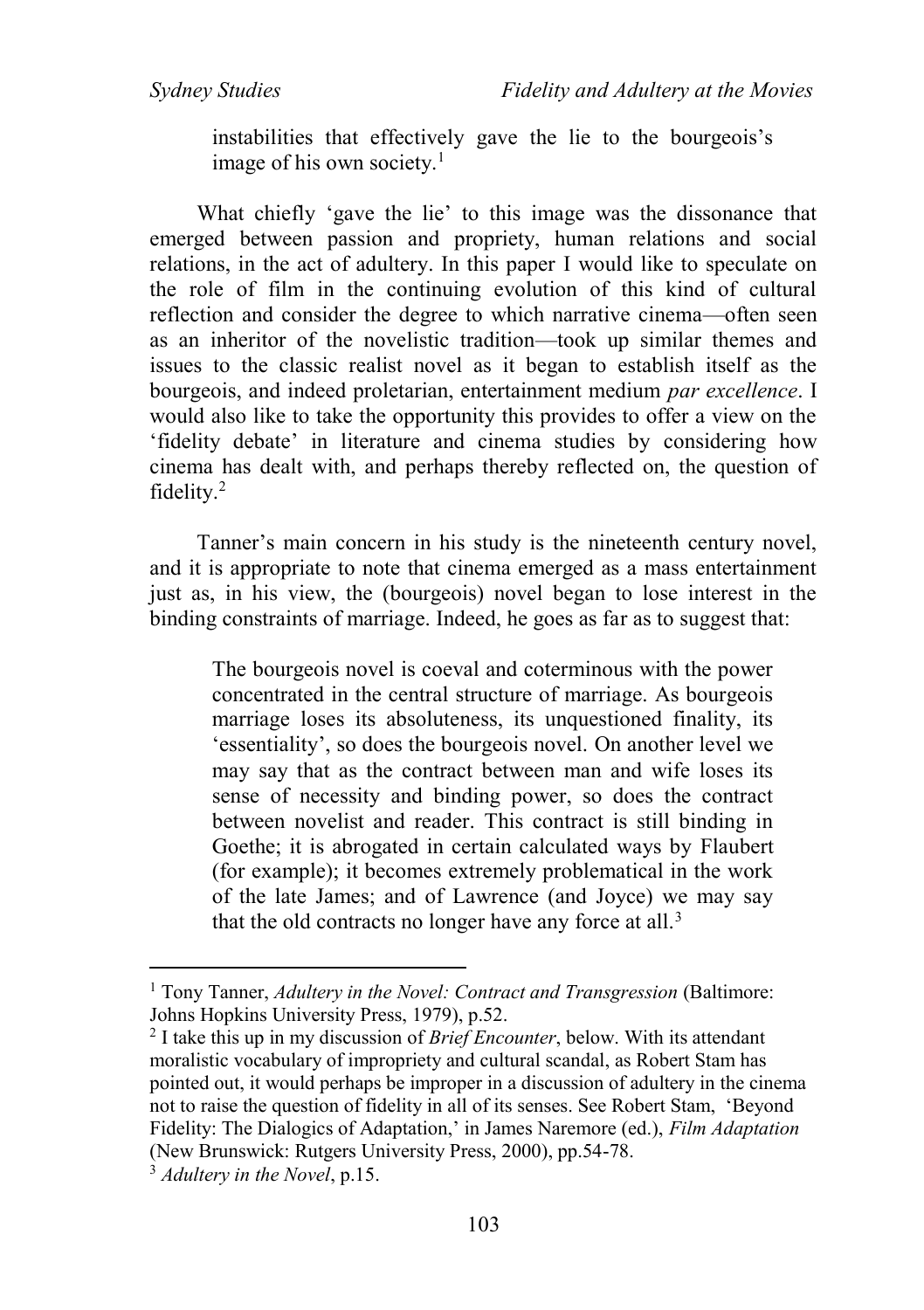Certainly it is the case that by the time of Joyce the 'contract between novelist and reader' was unravelling as the modernist novel was leaving its mass reading public behind, but this was just at the time the cinema was picking up its audience. For this reason the period of most interest for me runs from the mature silent period (after 1922 and the publication of *Ulysses*) up to the 1950s and early1960s, when attitudes towards adultery are profoundly changed in the wake of advances in contraception and the sexual revolution these helped to bring about, and as divorce laws relaxed towards more easily accessible no-fault arrangements. If film was in one way or another to take the place of the novel as an aesthetic medium within society at large, it is at this time that the cultural contour of that role—at least in the matter of sexual morality—will be most clearly delineated.<sup>4</sup>

Despite the view that the old bourgeois contracts were losing their force in the early twentieth century it is worth pointing out that novelistic interest in adultery was not necessarily on the wane at this time, although there is evidence to suggest that its focus was shifting from earlier points of interest. Indeed, one of the more fascinating inclinations of the modernist novel of adultery is its movement away from central agents like Emma Bovary and Anna Karenina towards an interest in injured third party figures like John Dowell in *The Good Soldier* and Leopold Bloom in *Ulysses*, <sup>5</sup> or even in bystander figures like Nick Carraway (*The Great Gatsby*) or Jake Barnes (*The Sun Also Rises*), both of whom feel implicated in and troubled by their role as effective pimps to adulterous liaisons. Something about the decentred status of these characters within the narrative (although not the narration) becomes of interest to the novelist, who writes not about the passion of adultery but rather of its oblique repercussions within the bystanding consciousness—what Maisie knew, and not the 'knowing' itself, to speak with biblical ellipsis. And Maisie

<sup>4</sup> As Nicholas White observes:

In societies where unwanted pregnancies and births from illegitimate couplings can often be avoided (and the division of sex for pleasure and sex for reproduction thereby asserted), the issue of legitimacy no longer functions in quite the same way as in those nineteenth century texts which belong to what we have termed the High Age of Adultery.

<sup>&#</sup>x27;Introduction: The Present State of Affairs,' in Naomi Segal and Nicholas White (eds.), *Scarlet Letters: Fictions of Adultery from Antiquity to the 1990s* (London: MacMillan, 1997), p.3.

<sup>&</sup>lt;sup>5</sup> In this they are rather like Eliot's 'attendant lord' Prufrock, who find himself unaccountably in the glare that should be Hamlet's.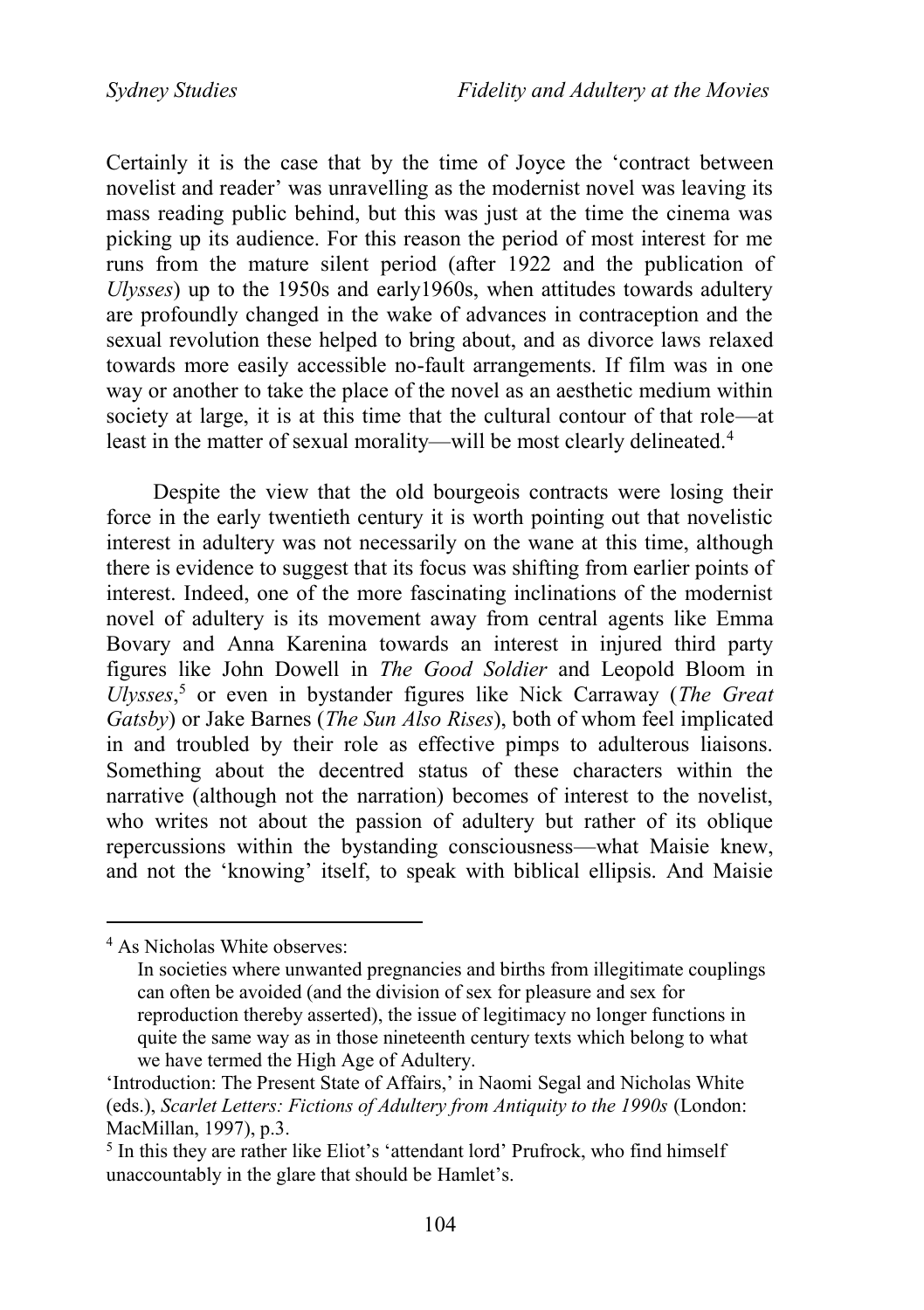aside, it is noteworthy that in each of the cases just referred to the masculine point of view is dramatized, either through direct first person narration or through stream of consciousness, in keeping with a general modernist interest in the problematics of narration and narrative point of view—an issue I will return to later.

In the case of the nineteenth century, however, the most celebrated novels of adultery tended not to concern themselves with a male protagonist and a male perspective. This may have been because men did not suffer from the ennui of bourgeois domestic life—they were, rather, fulfilled by it. This was certainly not the case for women like Emma Bovary, however, who found married life with her husband Charles as 'cold as a garrett whose dormer window looks on the north, and ennui, the silent spider, was weaving its web in the darkness of every corner of her heart.'<sup>6</sup> Edna Pontellier, the protagonist of Kate Chopin's *The Awakening* (who, as the name 'Edna' indicates, combines something of the condition of both Emma Bovary and Anna Karenina), suffers from a similar sense of spiritual lassitude, which becomes for her, as it did for Emma, the impulse to an adulterous inclination:

An indescribable oppression, which seemed to generate in some unfamiliar part of her consciousness, filled her whole being with a vague anguish. It was like a shadow, like a mist passing across her soul's summer day. It was strange and unfamiliar; it was a mood. She did not sit there inwardly upbraiding her husband, lamenting at Fate, which had directed her footsteps to the path which they had taken.<sup>7</sup>

And yet Edna *could* have inwardly upbraided her husband, Léonce, for he is both free of the effect of this nameless heaviness of spirit and yet somehow implicated in her experience of it, as it is in one way or another the condition of married life with him. The consequence of this is a feminine yearning for fulfilment beyond the confines of that life, and inevitably adulterous passion seems to promise just that. In this way, as Naomi Segal has argued, oppressed by the consciousness of marital responsibility and drawn by longings for personal autonomy, the adulteress is the woman who places desire where maternity belongs, in her 'inside

<sup>6</sup> Gustave Flaubert, *Madame Bovary*, trans. Francis Steegmuller (London: 1993), p.26.

<sup>7</sup> Kate Chopin, *The Awakening* (Norton: 1993), p.8.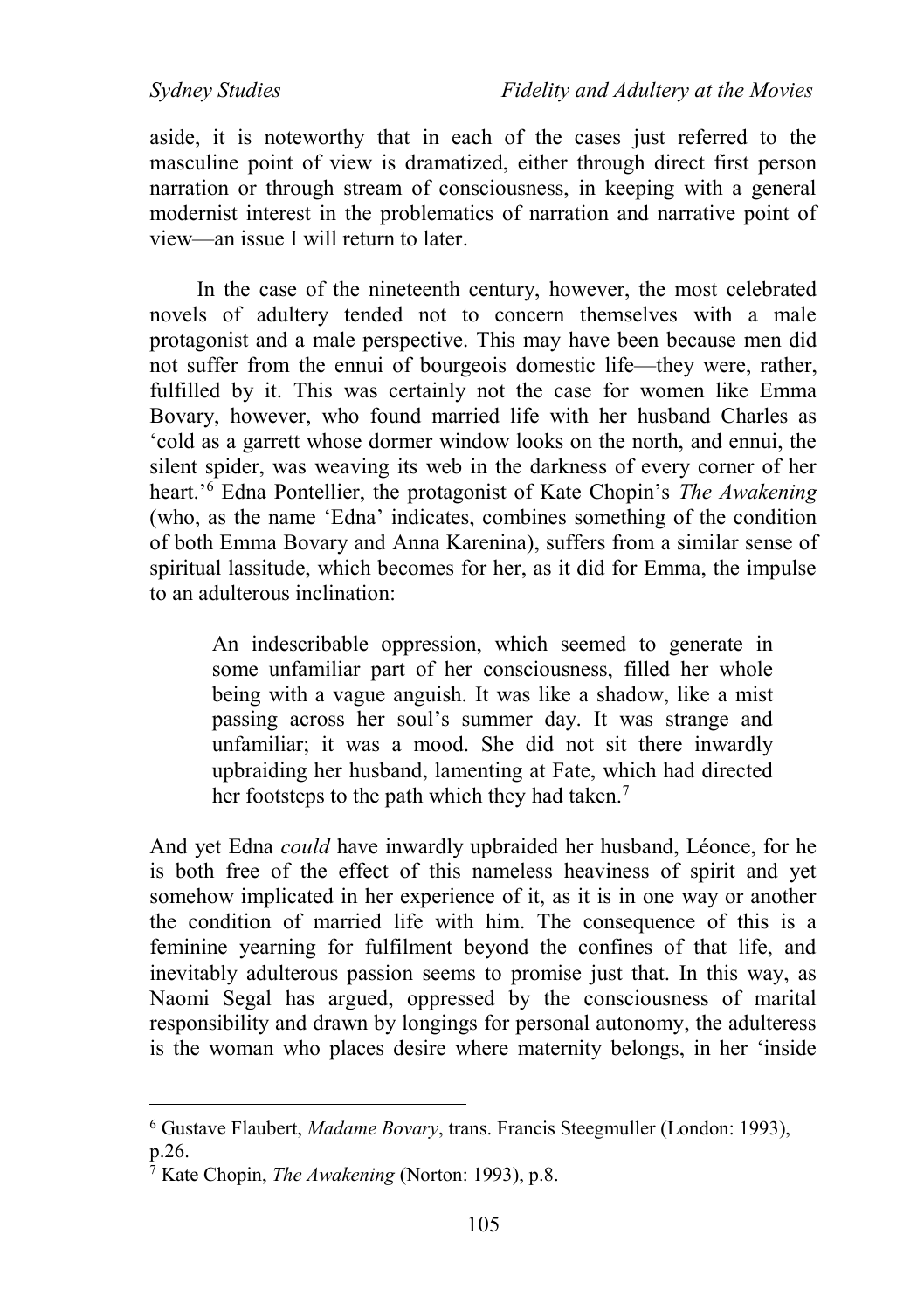*Sydney Studies Fidelity and Adultery at the Movies*

body', thus incarnating 'the scandal of [her] own, never autonomous desire and its relation to a never quite subordinate other.'<sup>8</sup>

Similarly, unlike women, men are not objectified by bourgeois marriage, rendered as material property and sexual possession in a scheme of bartering which might alienate affection—quite the opposite. The uxorious character of husbands like Charles Bovary or Alexei Alexandrovich Karenina partakes in part of this proprietorial pleasure, which Chopin makes explicit when Léonce Pontellier voices his displeasure at his wife staying too much in the sun: 'You are burnt beyond recognition,' he complains, and the narrator continues: 'looking at his wife as one looks at a valuable piece of personal property which has suffered some damage.'<sup>9</sup> Thus the weight of narrative interest in the matter of adultery in the nineteenth century novel falls inevitably upon the woman in the case: in Tolstoy's contrapuntal narrative of *Anna Karenina*, the female Anna's is the story of adultery, while the male Levin's is the story of marriage triumphant. And this is so because it is in and through the woman's capacity for sex and reproduction that there lies the greatest threat to property rights and the bourgeois ordering of capital and social relations—a point perhaps best exemplified in Emma Bovary's adultery leading to her securing Charles's power of attourney in order to covertly sell his property to maintain her illicit liaison.

The moral attitude at play in these texts, however, is more complicated than the simple gender division of its narrative concerns. And it is precisely here, at the intersection of moral complexity and ideological simplicity, that these texts interrogate most searchingly the emotional insufficiencies of bourgeois life and the deceit of its self-affirming romance narrative of marital fulfilment. The ennui which impels these women towards adulterous passion is not treated as mere wilfulness but, in one way or another, rather as the outcome of their social and existential circumstance. Even Emma Bovary, who is treated with the greatest irony as a specimen of bourgeois life, is nevertheless a pitiable creature in her lost aspirations:

Before marriage she thought herself in love; but the happiness that should have followed this love not having come, she must, she thought, have been mistaken. And Emma tried to find out

<sup>8</sup> Naomi Segal, *The Adulteress's Child: Authorship and Desire in the Nineteenth century Novel* (Cambridge: Polity Press, 1992), p.26.

<sup>9</sup> *The Awakening*, p.4.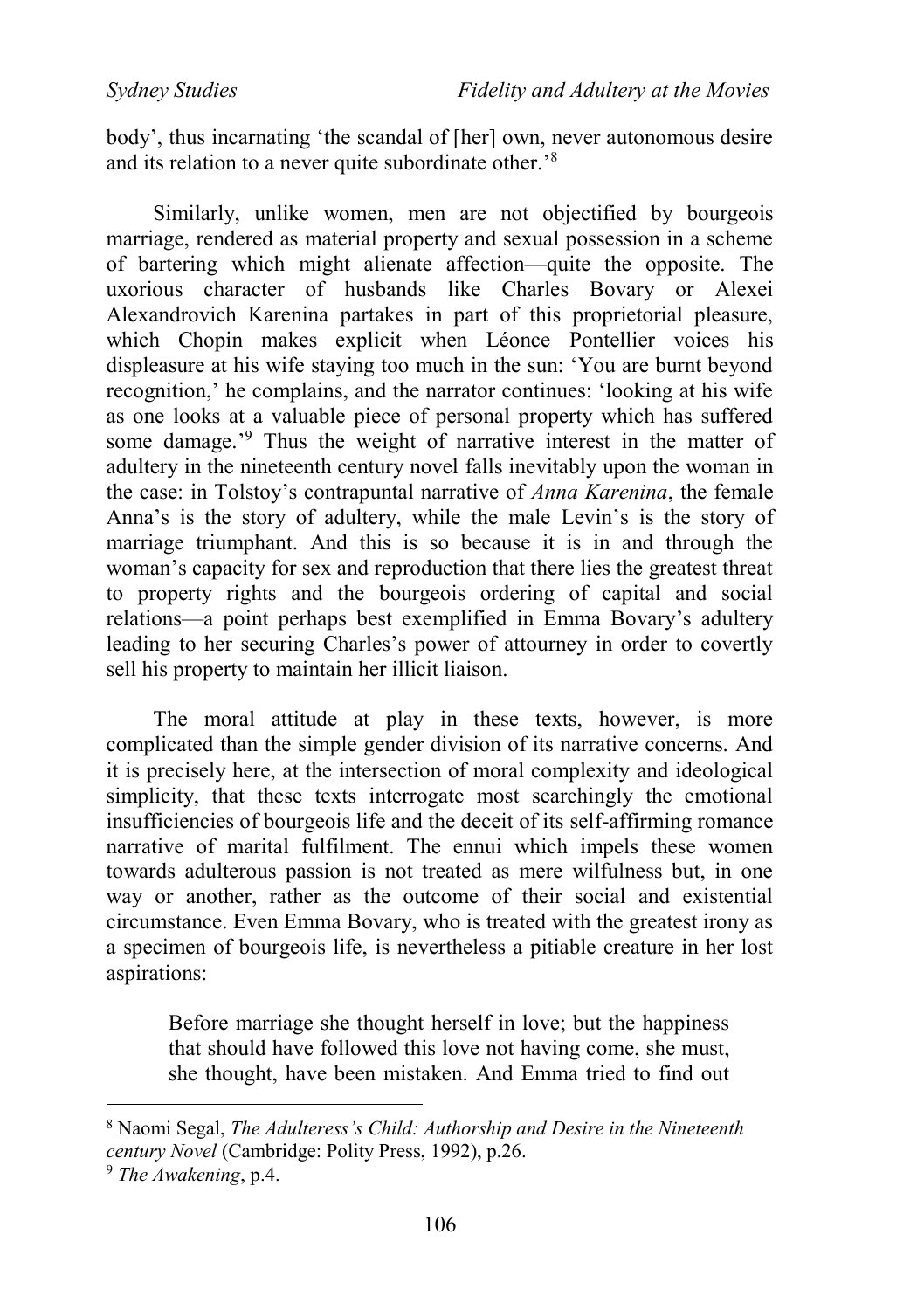what one meant exactly in life by the words felicity, passion, rapture, that had seemed to her so beautiful in books.<sup>10</sup>

In a more compelling way, Edna Pontellier awakens to a sense of the fundamental wretchedness of her condition, an apprehension that is also communicated here with irony by the narrator, but an irony that is itself shaded by the image of the fatal sea to which Edna will ultimately commit herself in an effort of existential emancipation:

 In short, Mrs. Pontellier was beginning to realize her position in the universe as a human being, and to recognize her relations as an individual to the world within and about her. This may seem like a ponderous weight of wisdom to descend upon the soul of a young woman of twenty-eight—perhaps more wisdom than the Holy Ghost is usually pleased to vouchsafe to any woman.

 But the beginning of things, of a world especially, is necessarily vague, tangled, chaotic, and exceedingly disturbing. How few of us ever emerge from such beginning! How many souls perish in its tumult!

The voice of the sea is seductive; never ceasing, whispering, clamoring, murmuring, inviting the soul to wander for a spell in abysses of solitude; to lose itself in mazes of inward contemplation.

 The voice of the sea speaks to the soul. The touch of the sea is sensuous, enfolding the body in its soft, close embrace.<sup>11</sup>

If Flaubert's irony allows him to dramatize the movement of Emma's mind through a mode of free indirect discourse which Joyce, among many others, would greatly admire, here we are deeply inside the mind of Edna through a narrative mode that recalls Flaubert but also strongly prefigures the stream of consciousness that Joyce would employ to allow his readers to access a profoundly sympathetic understanding of his characters. But the point is that here the pitiability of Emma and the depth of feeling for Edna are at the service of a sympathy that cuts across and threatens to subvert the socio-moral and, indeed, legal conventions in which they and presumably their readers found themselves. It is this that Tanner highlights as one of the most fascinating aspects of the bourgeois novel—perhaps at once the

<sup>10</sup> *Madame Bovary*, p.21.

<sup>11</sup> *The Awakening*, p.14.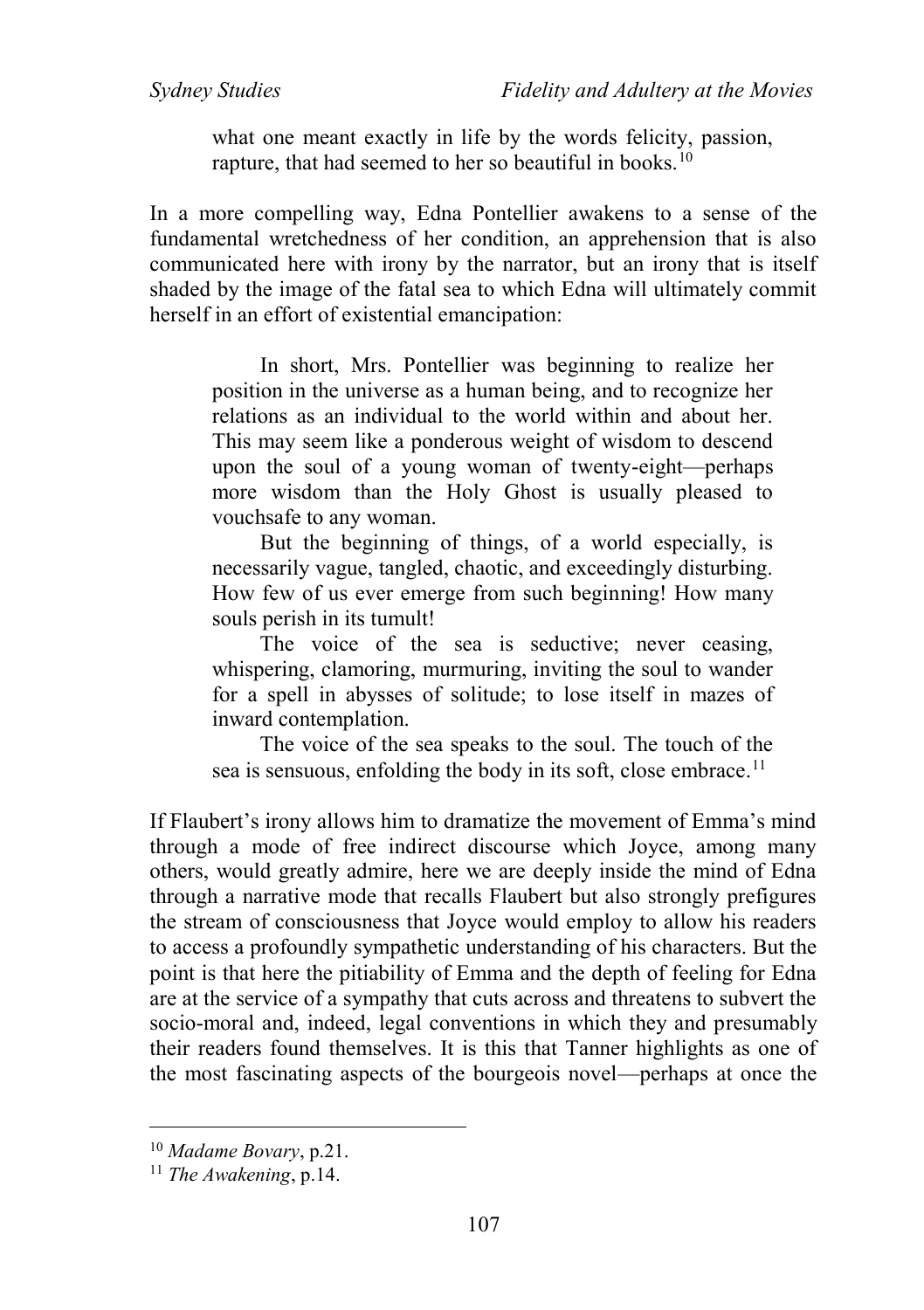*Sydney Studies Fidelity and Adultery at the Movies*

triumph of the form and the cause of its demise in the unfolding history of sexual morality: 'it is arguable that it is just such a tension between law and sympathy that holds the great bourgeois novel together,' he writes, 'and a severe imbalance in either direction must destroy the form.<sup>'12</sup>

**2**

While the question of property hovers over the middle class form of the novel, the question of propriety tended to supervise the narrative of mass entertainment forms such as cinema. This already suggests precisely that imbalance of moral forces of the kind to which Tanner refers above here, an imbalance in favour of the law—and thus indicates the sort of problem cinema will encounter should it attempt to attain the kind of moral sophistication achieved by the nineteenth century novel when dealing with this theme. While it is true that the authorities sought to ban *Madame Bovary*, they were unsuccessful and, indeed, the effect of the court case was to increase sales of the now notorious book. In the case of popular cinema, however, a heavier weight would be given to its cultural role as a 'family entertainment' and a more sternly conservative moral prohibition would govern the production of film narratives and the nature of the characters and themes represented. The first general principle offered as the basis for the Hays Code regulations governing the production of movie narratives reads:

I. No picture shall be produced which will lower the moral standards of those who see it. Hence the sympathy of the audience should never be thrown to the side of crime, wrong-doing, evil or sin.<sup>13</sup>

Given this, it is unsurprising that the first commandment of Section II of the Code, dealing with matters of sex, reads:

II. Sex

The sanctity of the institution of marriage and the home shall be upheld. Pictures shall not infer that low forms of sex relationship are the accepted or common thing.

<sup>12</sup> *The Awakening*, p.14.

<sup>&</sup>lt;sup>13</sup> 'The Motion Picture Production Code of 1930 (Hays Code),' [http://www.artsreformation.com/a001/hays-code.html,](http://www.artsreformation.com/a001/hays-code.html) accessed 20/8/2016.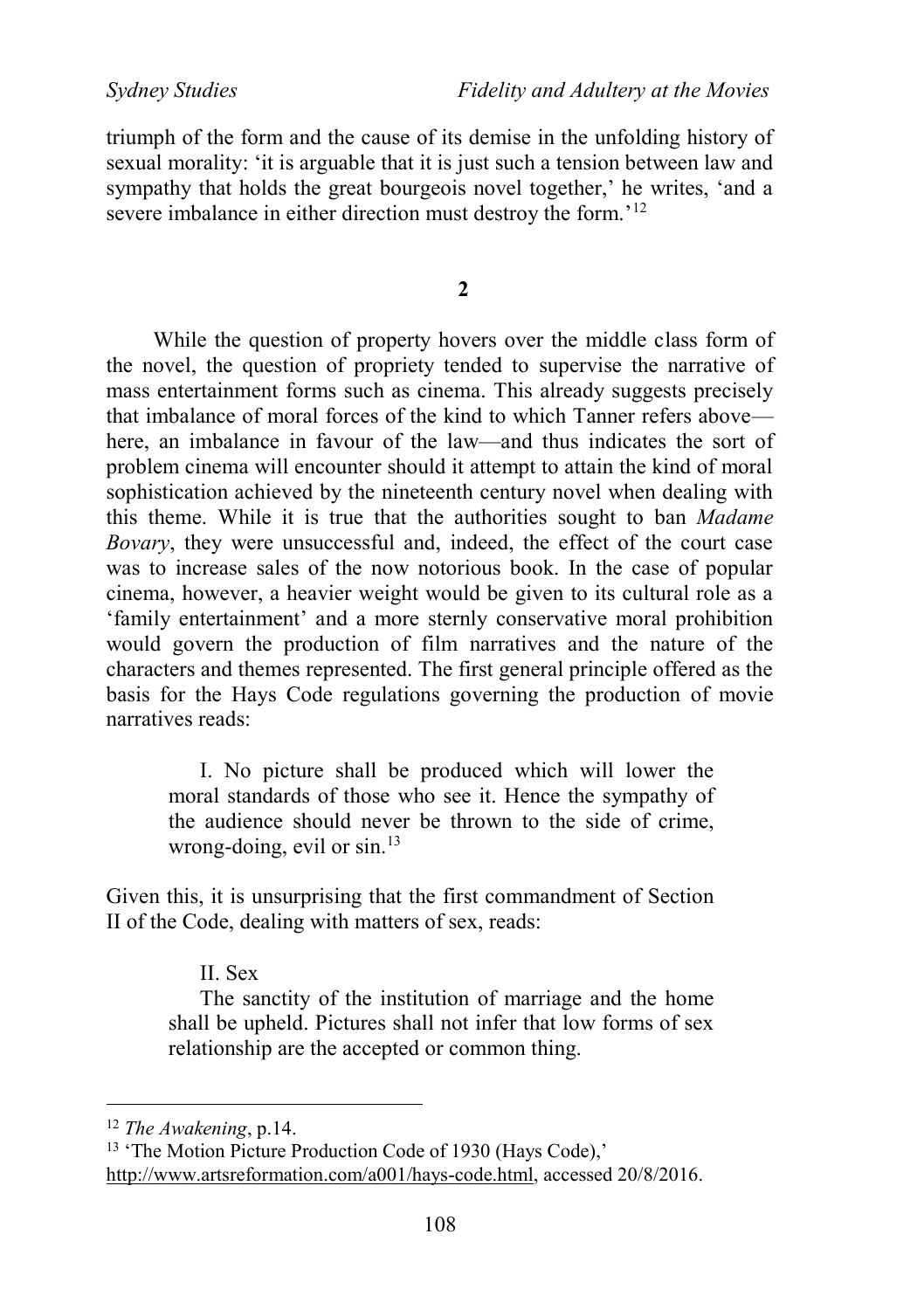1. Adultery, sometimes necessary plot material, must not be explicitly treated, or justified, or presented attractively.<sup>14</sup>

Even before the introduction of the Code, however, makers of popular films were aware of the need to satisfy conventional moral expectations, even if they wished to explore aspects of modern living that might confront that morality. Thus the movie of adultery was obliged to configure character according to certain constrained moral types, which allowed little of the nuanced sympathy achieved in the novel. What this meant in practice was that adultery came to be seen as related to elemental carnal appetites rather than social circumstances, and therefore—as the moral logic of the times demanded—a problem for men rather than women.

F.W.Murnau's *Sunrise: A Song of Two Humans* (1927) is perhaps the exemplary movie of adultery of the 1920s. Based on the 1917 short story 'The Trip to Tilset' by Lithuanian writer Herman Sudermann, *Sunrise* is an allegory of elemental passion centring on three figures identified only as The Man, The Woman, and The Woman from the City. In the grip of adulterous desire for The Woman from the City—a dark, highly sensualised vamp associated with the high life of 1920s urban excess—The

This is done:

 $\overline{a}$ 

2. When the sympathy of the audience is thrown on the side of crime, wrongdoing, evil, sin. The same is true of a film that would thrown sympathy against goodness, honor, innocence, purity or honesty.

Note: Sympathy with a person who sins is not the same as sympathy with the sin or crime of which he is guilty. We may feel sorry for the plight of the murderer or even understand the circumstances which led him to his crime: we may not feel sympathy with the wrong which he has done. The presentation of evil is often essential for art or fiction or drama. This in itself is not wrong provided:

> a. That evil is not presented alluringly. Even if later in the film the evil is condemned or punished, it must not be allowed to appear so attractive that the audience's emotions are drawn to desire or approve so strongly that later the condemnation is forgotten and only the apparent joy of sin is remembered.

> b. That throughout, the audience feels sure that evil is wrong and good is right.

<sup>&</sup>lt;sup>14</sup> The framers of the code also published the rationale for their regulations in a statement of 'Reasons Underlying the General Principles':

I. No picture shall be produced which will lower the moral standards of those who see it. Hence the sympathy of the audience should never be thrown to the side of crime, wrong-doing, evil or sin.

<sup>1.</sup> When evil is made to appear attractive and alluring, and good is made to appear unattractive.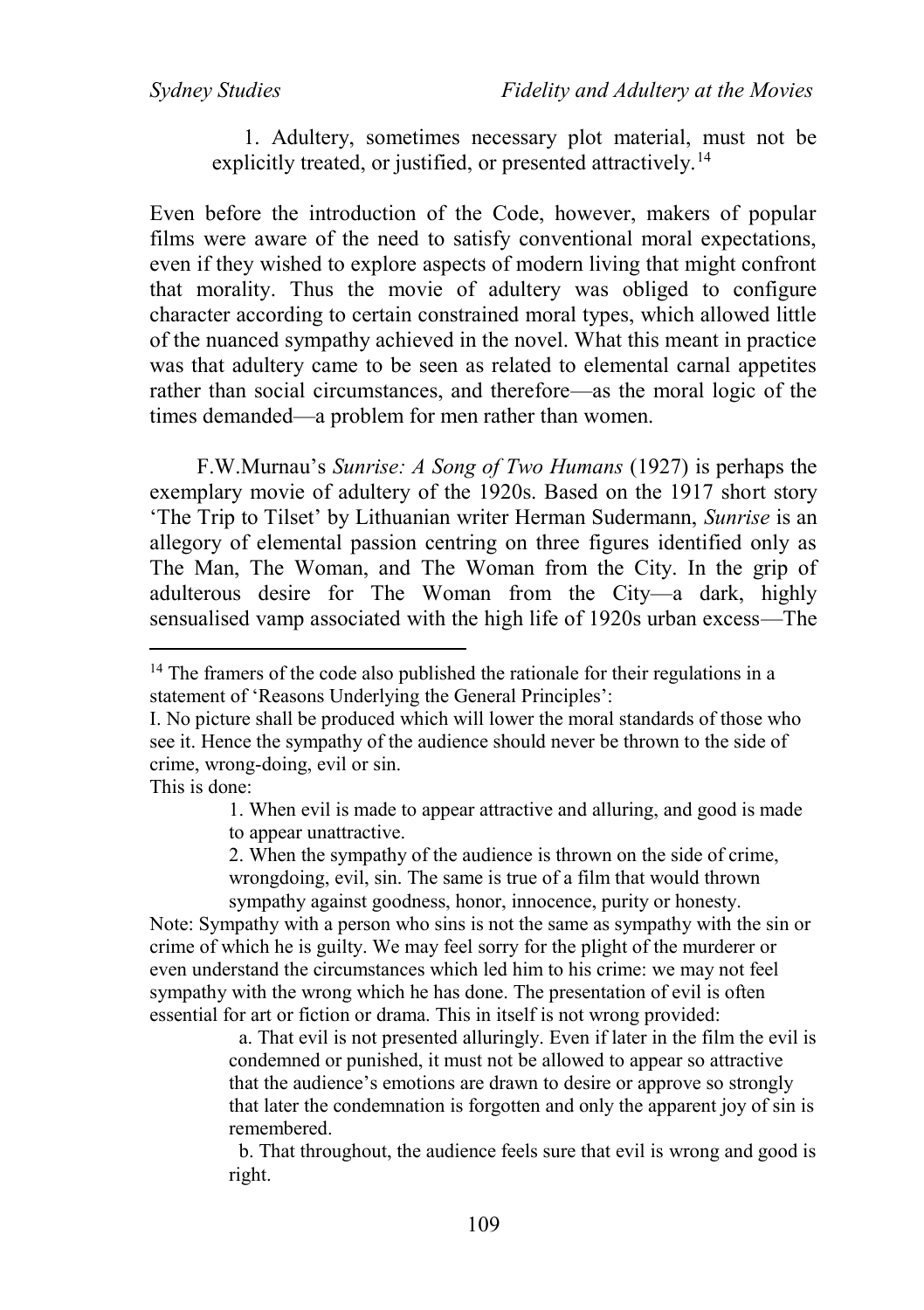Man abjures his roles as father, husband and protector, which are explicitly defined as obligatory marital roles in the film in a marriage service that The Man and his wife witness. The Woman from the City urges The Man to murder his wife—a fair, meek, dutiful and loving mother—to sell his farm, and to come with her to the city, suggesting to him a plan of drowning her on the lake. Here the narrative strongly recalls the central incident and other elements of Theodore Dreiser's 1925 novel *An American Tragedy*, in which the protagonist Clyde Griffiths—not married but affianced to the naive young Roberta Alden who has become pregnant to him—comes to desire the more sophisticated and glamorous Sondra Finchley.<sup>15</sup> In the circumstances this is effectively an adulterous passion, and Clyde plans to murder his fiance by drowning her in an apparent boating accident. His nerve fails at the critical moment but Roberta does drown, with Dreiser purposely blurring Clyde's role in her death. In *Sunrise*, however, as The Man's nerve fails him, too, the wife manages to escape, although a later set of events will make it appear that she has indeed drowned. The Man is consequently thrown into a state of grief and guilt, causing him to finally renounce The Woman from the City and to fully realise the extent of his love for his wife, with whom he is ultimately reunited.

Contrary to the narrative logic of the novels of female adultery of the nineteenth century, then, this movie of adultery does not engage with the widening tear in the socio-moral fabric through the opposition of stifling marital duty and individual desire in the figure of the female, <sup>16</sup> but deals rather with the stitching up of the lives of domesticity, passion, and social responsibility in the singular masculine figure. Rather than interrogating the order of things as the nineteenth century narrative of adultery had done, the story of *Sunrise* fundamentally affirms it; little wonder the same story was later filmed in the self-congratulatory atmosphere of Hitler's Reich in

<sup>&</sup>lt;sup>15</sup> Murnau's film was certainly based on the Sudermann story but the similarities with Dreiser's then famous novel—itself based on a notorious incident from 1906—could hardly fail to be recognized by audiences and filmmakers alike. In the same way, it is difficult not to suspect a reference to Hemingway's *The Sun Also Rises*, published only one year previously, not only in the title but more forcefully in the opening prologue, which reads:

This song of the Man and his Wife is of no place and every place; you might hear it anywhere at any time. Wherever the sun rises and sets in the cities turmoil or under the open sky on the farm life is much the same; sometimes bitter, sometimes sweet.

<sup>&</sup>lt;sup>16</sup> And which indeed Dreiser also explores but in the character of Clyde and against a background of the stifling pressures of capitalism.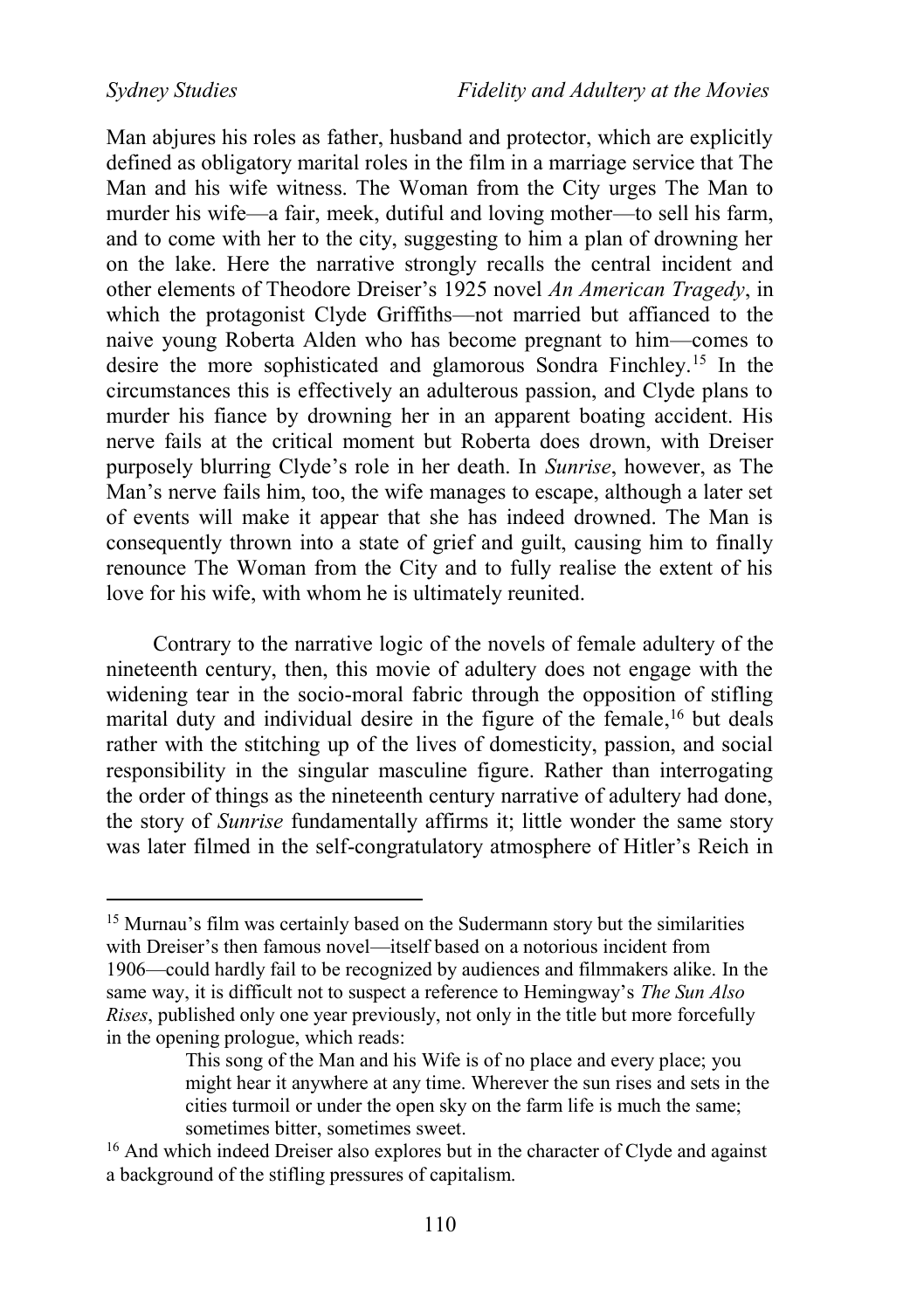1939 as a tribute to the wholesome and dutiful Aryan woman, typified by the wife threatened by her adulterous husband. Veit Harlan, director of the 1939 version (and, incidentally, of *Jud Süss*), claimed his was a realist work, as opposed to Murnau's earlier adaptation which, he scoffed, was 'only a poem', a comment that throws some light on Murnau's extraordinary achievement in producing an artistically engaging film from what is little more than a sentimental story.<sup>17</sup>

Two things in particular stand out in this regard—the structural character of the aesthetic conception of the film and Murnau's use of a psychologically charged screen imagery. Of the former, Molly Haskell comments:

The oppositions in *Sunrise* (and it is dialectical on every level) are between sunrise and sunset, the country and the city, good and evil, salvation and sin, divine grace and black magic, natural and unnatural acts, and finally the blonde, beatific wife and the dark sultry city woman in their struggle for the man's soul. $18$ 

Divided thus between starkly dichotomised images of womanhood the film focuses upon the psychological torment The Man endures as masculine desire struggles with moral responsibility, and it is in this that the film achieves some of its most cinematically innovative and dramatic effects. Brad Prager has argued that these effects—such as the dramatic superimposition of vampish images of The Woman from the City over an agonising Man—are cued directly to his psychological state:

The moments in *Sunrise* that contradict its otherwise naturalistic representations are associated with motifs of 'untamed' sex drives and the unconscious. The film plays with form only when it renders visible its protagonist's psychological consternation. The distortion of space is not treated in *Sunrise* as part of the unavoidable pathology of

 $\overline{a}$ <sup>17</sup> George Sadoul and Peter Morris (eds.), *Dictionary of Films* (Los Angeles: University of California Press, 1972), p.362.

<sup>18</sup> Molly Haskell, 'Review Article of *Sunrise'* in *Film Comment*, Summer 1971, quoted in Richard Dyer MacCann, *American Movies: The First Thirty Years— Films of the 1920s* (London: 1996), p.107.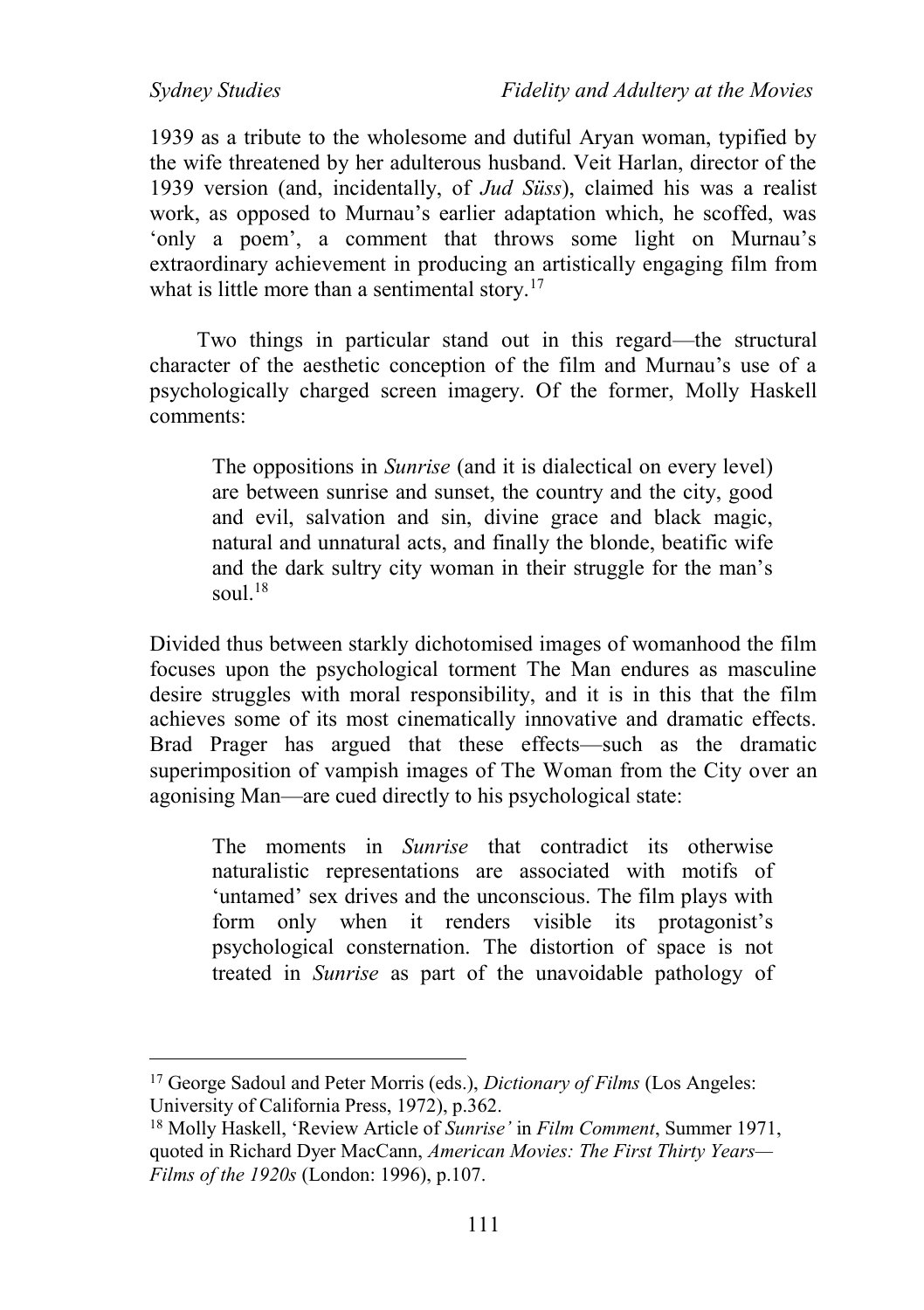everyday life, as it is in German silent cinema; the appearances of Ansas's fantasies are therefore taken as aberrations.<sup>19</sup>

Yet it is fair to say that these 'aberrations' are nevertheless frequently set against a background of allegorical minimalism in which the imagery gains an iconic power beyond naturalism and manages to suggest a universality of significance: this is not a social condition, it is the human condition. This is particularly the case in the scenes in the countryside, on the lake, and among the marshes as The Woman from the City seductively 'vamps' The Man, provoking imaginings of the sensual high life in the city.



The image is pared down to fundamental masculine and feminine elements, composed in high contrast, both formally and cinematographically. In this

<sup>19</sup> Brad Prager, 'Taming Impulses: Murnau's *Sunrise* and the Exorcism of Expressionism,' *Literature/Film Quarterly* 28.4 (Oct 2000), 289. Note that Ansa is the name of the male figure in 'The Trip to Tilset'; Prager chooses to call the film's protagonist by the same name, but I suspect Murnau had his reasons for preferring the more allegorical titles.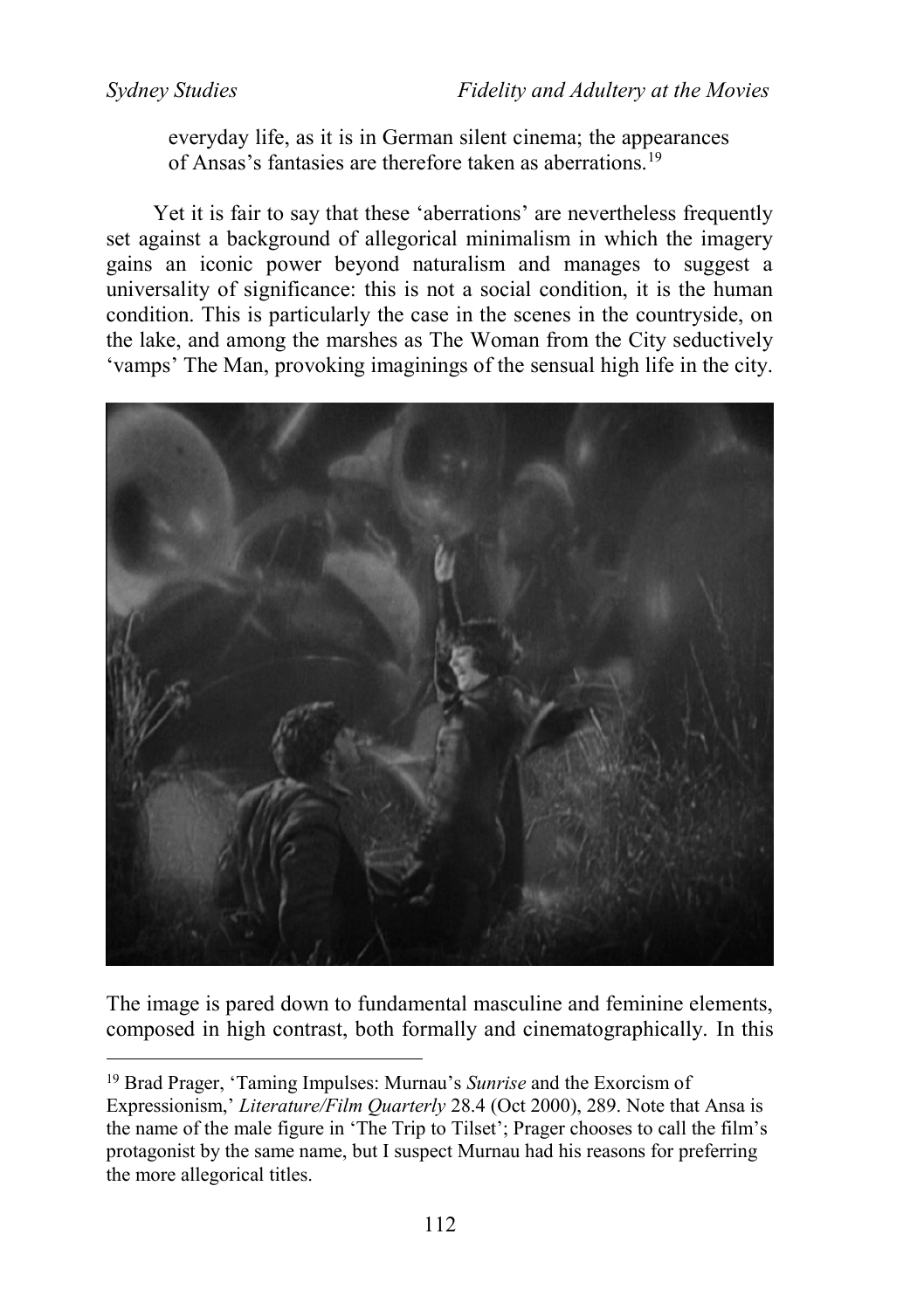way the film identifies an elemental masculine propensity for a purely libidinal fall from grace, against which it figures two diametrically opposed states of womanhood, and between which masculine desire appears destined to agonise, as visions of the Woman from the City plague the Man's waking mind, leaving him with tormenting and domestically destructive desires.



And this is where Murnau's adaptation gets especially interesting, because I would suggest that it is his insistent focus on male sexual torment that leads to the necessity to reductively portray women in this way, and it was this that presumably required changing The Woman from the City from a simple cleaning woman, as she was in Sudermann's story, to a lascivious and paganistic city vamp. No wonder he chose to jettison the character names from Sudermann's original tale, opting instead for the portentous titles of The Man and The Woman, to say nothing of the universalising prologue which claims this as an eternally recurrent story. And indeed it is a recurrent story—or at least it set the pattern for what was to become a recurrent cinematic story, because from Phyllis Dietrichson to The Lady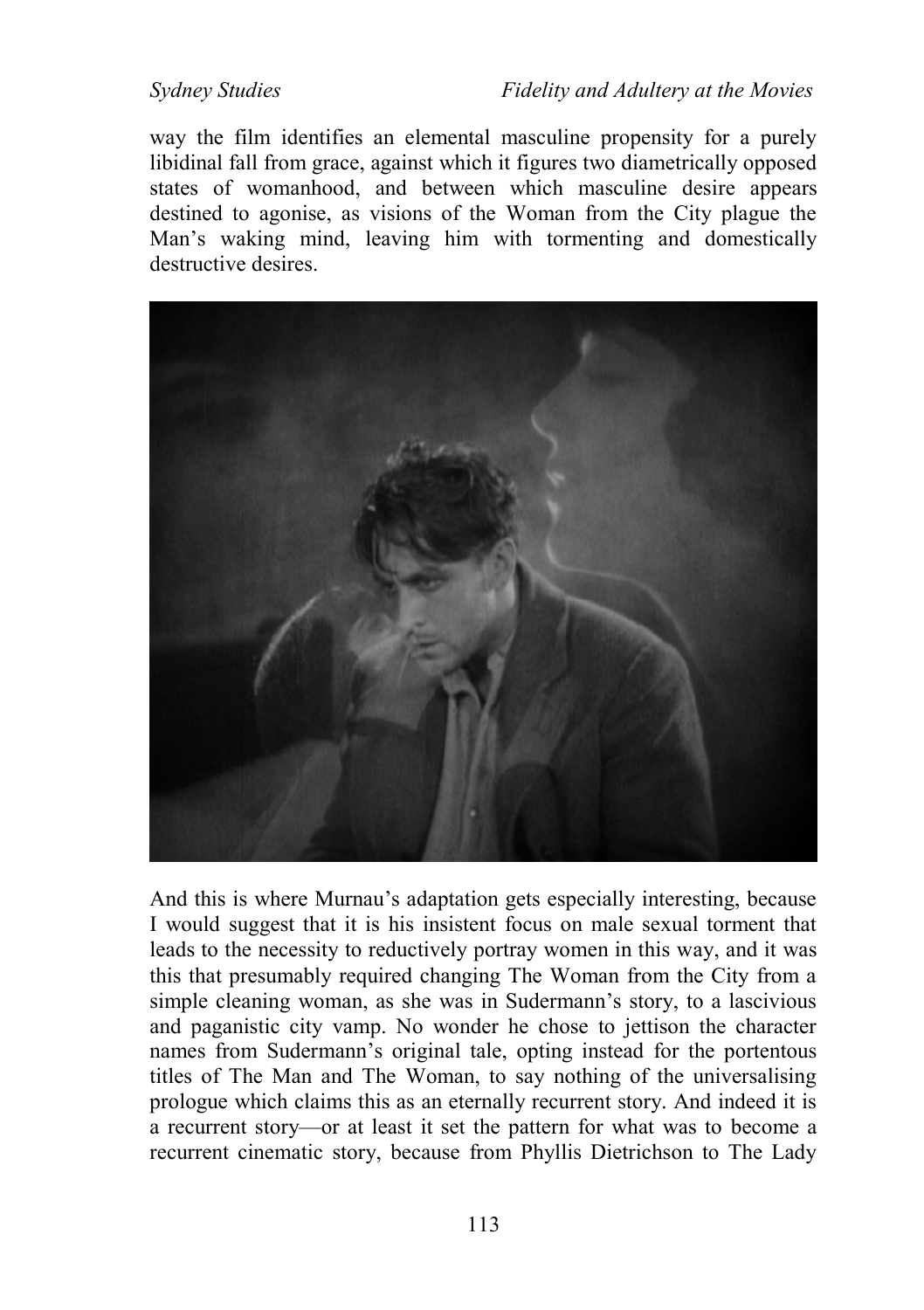from Shanghai, it is *the* story of film noir, to which the theme of adultery was soon to be co-opted in its most memorable filmic forms.

**3**

The drama of adultery is clearly as much a psychological as a physical one, and indeed it is the unfolding of consciousness in and around the act of adultery that can prove the most profoundly unsettling in sociomoral terms, and at times the most liberating for the person involved. We know nothing of Hester Prynne's original dalliance with Arthur Dimmesdale in *The Scarlet Letter*; but we are privy to her most secret and anguished thoughts as she deals with its consequences, symbolised in all of their complexity by the scarlet letter itself:

For years past she had looked from this estranged point of view at human institutions, and whatever priests or legislators had established; criticizing all with hardly more reverence than the Indian would feel for the clerical band, the judicial robe, the pillory, the gallows, the fireside, or the church. The tendency of her fate and fortunes had been to set her free. The scarlet letter was her passport into regions where other women dared not tread<sup>20</sup>

Adultery works in mysterious ways: for Hester it is strangely emancipatory, which is certainly not the case for The Man in *Sunrise*. Nevertheless Murnau, quite as much as Hawthorne, recognised the interiority of the drama he was dealing with and his film is noteworthy for its innovative attempts to cinematically dramatise the turbulence of mind of The Man as he grapples with adulterous desire. Masculine in focus and psychological in interest, in this way Murnau's approach shares something with those contemporary developments in the novel I mentioned earlier where men like John Dowell or Leopold Bloom dwell upon the event of adultery in their lives—even if here the male is the adulterous figure. My point is that in the case of novels like *The Good Soldier* and *Ulysses* and films like *Sunrise*, the psychological condition of the man bears upon the narrational mode of the story in a compelling way, and it was to this in particular that Murnau bent his most significant stylistic efforts,

<sup>20</sup> Nathaniel Hawthorne, *The Scarlet Letter* (Harmondsworth: Penguin, 1987), ed. Thomas E. Connolly, p.174.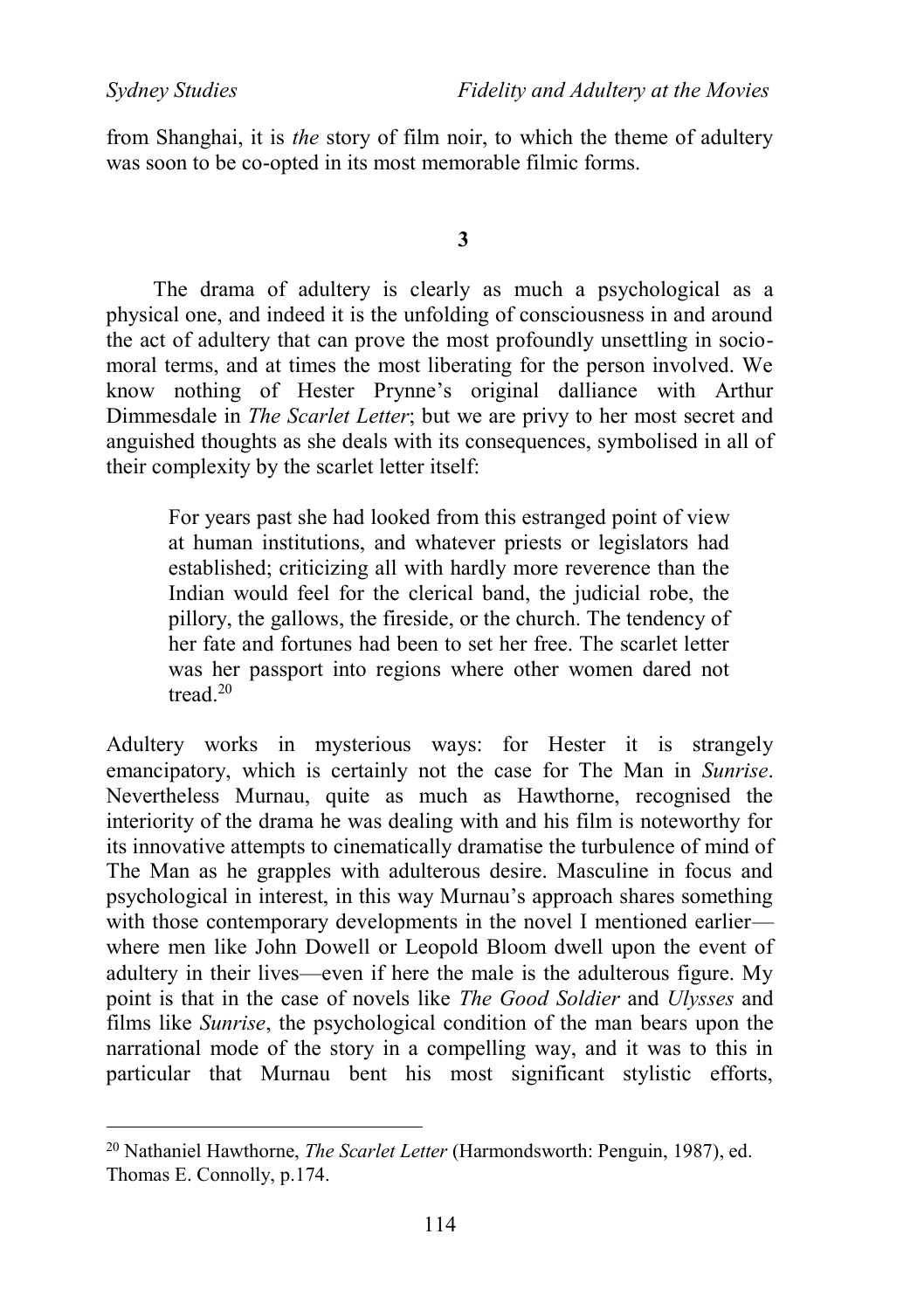exteriorizing the mental torment of The Man in expressionistic displays of desire and guilt. Moreover, he knew the significance of what he had achieved in this, stating in 1928: 'I think films of the future will use more and more of these "camera angles", or, as I prefer to call them, these "dramatic angles". They help photograph thought.'<sup>21</sup> To 'photograph thought', or to dramatise consciousness—from Flaubert to Chopin and beyond, is this not what the novel was moving towards in its absorption with adulterous women in the 19th century, and is it not an essential concern of the modernist novel? Few topics have given greater food for thought than the matter of adultery, in novel and film, but the thoughts of women and men appear to diverge, as do the thematic implications of adultery, across the two mediums. If the novel invokes the place of women and the social contract, with the thoughts of women like Hester Prynne opening onto new vistas of social formation and gender equality,<sup>22</sup> film appears to resolve the problem of women in dichotomised stereotypy while it universalises the problem of men as that of 'Human Desire' itself (in the words of Fritz Lang's 1954 noir meditation on the subject).<sup>23</sup>

<sup>22</sup> Cf. *The Scarlet Letter*:

 $\overline{a}$ 

Indeed, the same dark question often rose into her mind with reference to the whole race of womanhood. Was existence worth accepting even to the happiest among them? As concerned her own individual existence, she had long ago decided in the negative, and dismissed the point as settled. A tendency to speculation, though it may keep women quiet, as it does man, yet makes her sad. She discerns, it may be, such a hopeless task before her. As a first step, the whole system of society is to be torn down and built up anew. Then the very nature of the opposite sex, or its long hereditary habit, which has become like nature, is to be essentially modified before woman can be allowed to assume what seems a fair and suitable position. Finally, all other difficulties being obviated, woman cannot take advantage of these preliminary reforms until she herself shall have undergone a still mightier change, in which, perhaps, the ethereal essence, wherein she has her truest life, will be found tohave evaporated. A woman never overcomes these problems by any exercise of thought. They are not to be solved, or only in one way. If her heart chance to come uppermost, they vanish. Thus Hester Prynne, whose heart had lost its regular and healthy throb, wandered without a clue in the dark labyrinth of mind; now turned aside by an insurmountable precipice; now starting back from a deep chasm. (p.184)

<sup>23</sup> Lang's erotically charged noir of adulterous passion adapts Renoir's similarly universalized sense of masculine desire in *La Bete Humaine* (1938).

<sup>21</sup> Graham Petrie, *Hollywood Destinies: European Directors in America, 1922-1931* (London and New York: Routledge and Kegan Paul, 1985), p.74.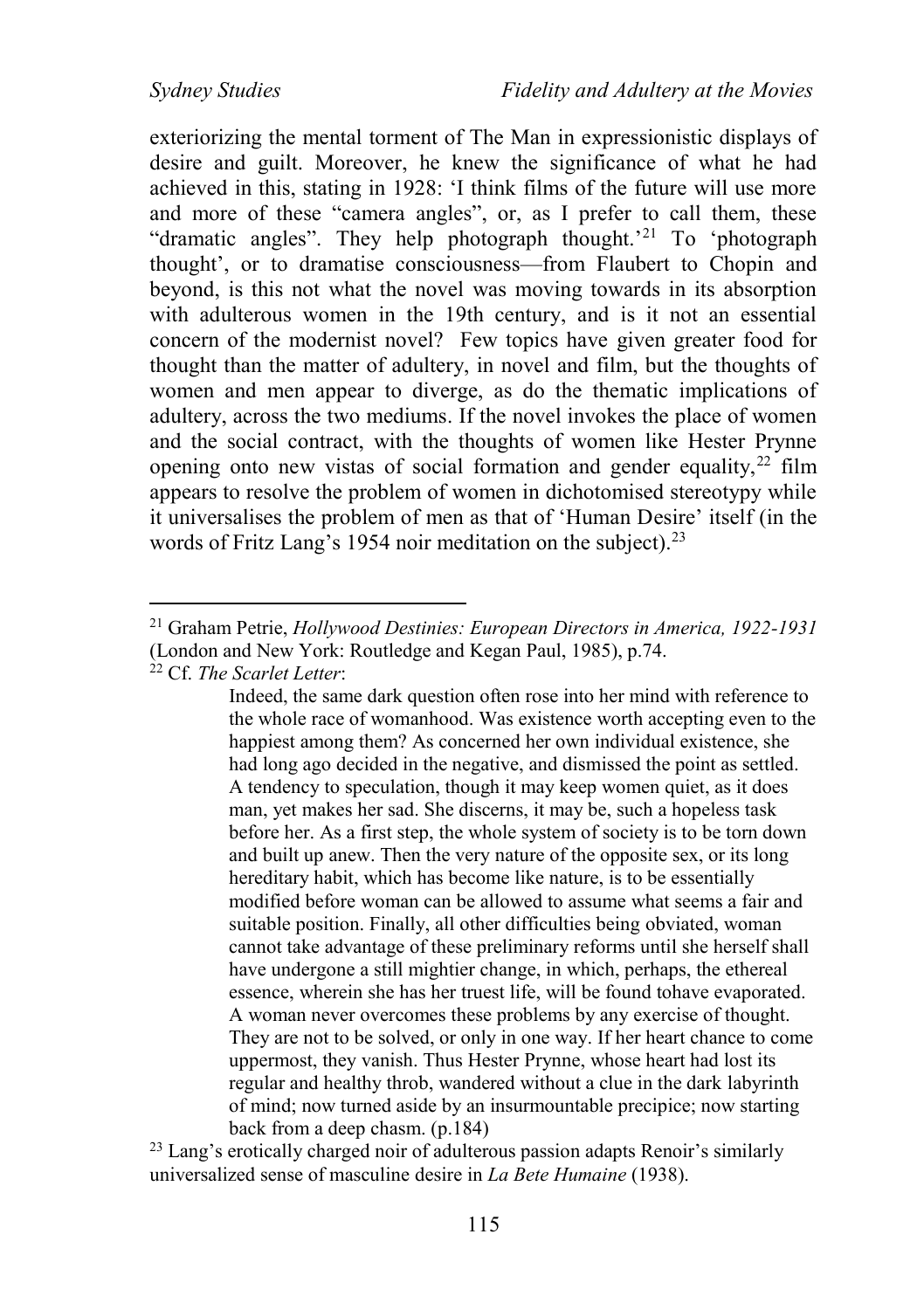That, at least, is the preliminary conclusion one might draw from Murnau's great film. But it may be that the form and meaning of this film had something to do with the historical circumstances of cinema in the 1920s. At this time, in fact, could cinema undertake at a technical level the kind of sophisticated exploration of an individual's moral and existential circumstance with the kind of reach and subtlety that the novel had managed? What the novel had shown is that the more one gets inside the mind of the character, the more complex and sophisticated a sense of that character's reality can emerge, and so the greater the understanding, and often sympathy, that can be elicited, even in the morally challenging matter of adultery*.* On the other hand, and despite the sophistication of narrational styles silent filmmakers like Murnau managed to achieve, I would argue that a truly nuanced filmic narration of the kind novelists developed to explore their worlds would only emerge with the introduction of sound cinema, and even then it would be a full ten years before filmmakers began to explore the subtleties of perception and subjectivity in filmic narration that would give psychological vividness and complexity to cinematic narrative in this way. Murnau certainly gets inside the mind of his male protagonist, but only insofar as he is able to expressionistically dramatise a sense of heightened desire coupled with a profound guilt. It is the advent of sound that makes available a fuller and more searching dramatic rendering of consciousness because it allows for a greater use of language, partly as a revelatory expression of personality in dialogue but also as a mechanism permitting the dramatising of point of view through a more adventurous use of techniques such as voiceover narration. And yet it is one of the ironies of the medium that at the very moment it arrived at a technical maturity that would potentially enable it to deal in a more sophisticated and complex way with the great novelistic themes, it found itself under an obligation to treat these with a delicacy that bordered on the sophomoric, as the moral expectations to which a film like *Sunrise* played would be crystallised within a few years into the regulatory Code of the Hayes Office. Adultery was consigned to mere wickedness, and the effect of this was to bring about a kind of congealing of the morally simplistic stereotypy at play in *Sunrise* within popular cinematic narrative, thereby pre-empting its capacity to play that questioning and subversive role within culture that may be charted in novelistic tales of adulterous women.

One might summarise these developments in this way: as the focal point of adultery shifts from the female in the novel to the male in cinema, the mainspring of marital transgression moves from the social to the biological, and the mode of the narrative moves from the situational and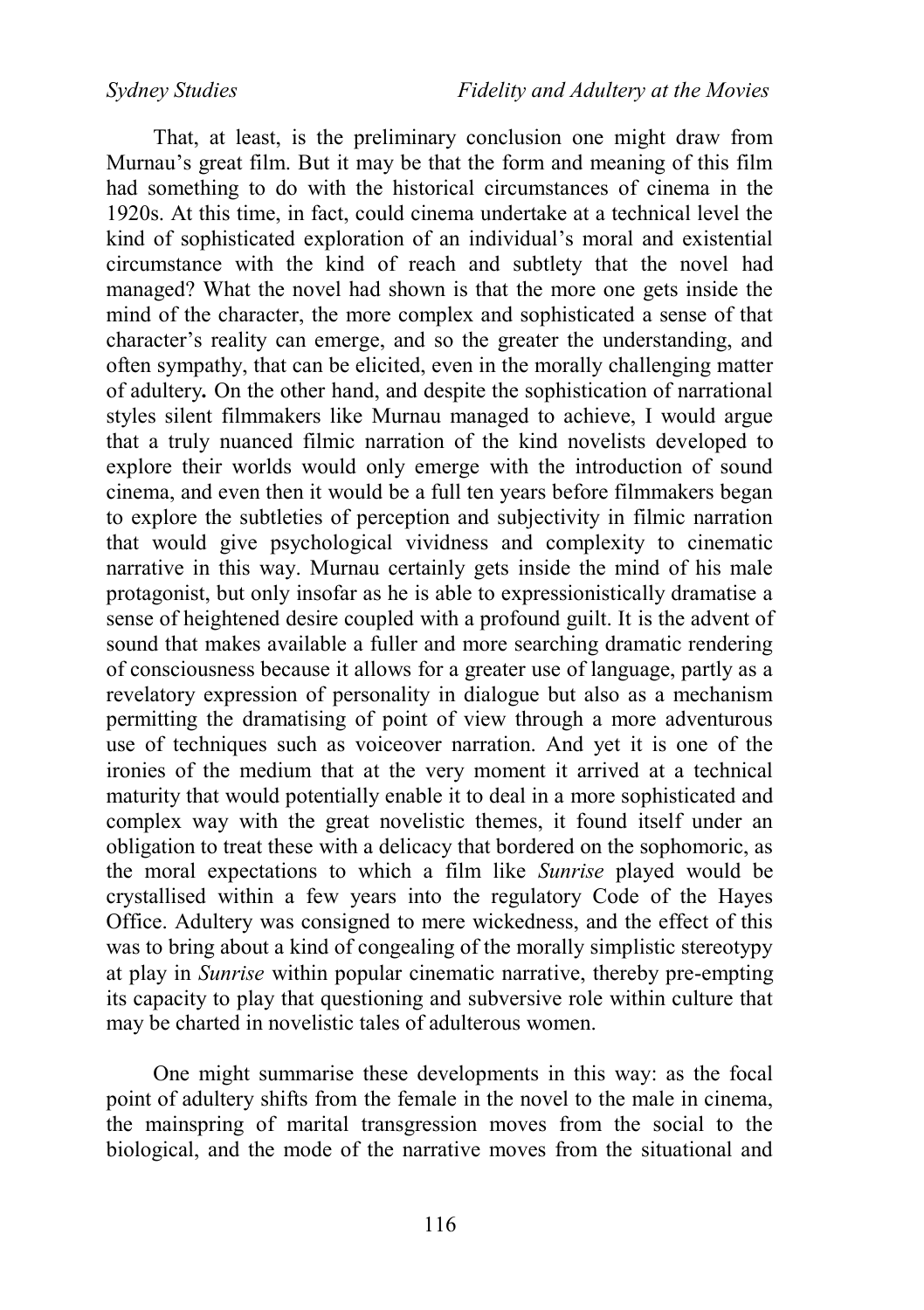morally exploratory to the allegorical and didactic. While the novelistic figure of the adulterous wife metaphorises social discontent, and illicit sex for her is an expression of (rather than a satisfaction of) yearning, the recentring of the narrative upon the adulterous male allows for these feelings to be removed from the domestic sphere and exteriorised in a feminine figure represented as decadent, threatening, and, in a word, sinful. This is crucial, effectively pointing to the adulterous woman transmuting into something else in a change so powerful that it is signalled here in the use of the allegorical mode in the representation of The Woman from the City, who appears as the prototype for the kind of sexually transgressive woman who would dominate films screens within a decade—the femme fatale. The principal difference between The Woman from the City and the adulterous femme fatales of film noir, as the Woman's lurid dance among the marshes suggests, appears to be that she desires pleasure for its own sake—a pleasure that can only be provided by the sensual excitements of modern, decadent city life. The femme fatales of film noir, on the other hand, are realists, and they aim beyond the pleasure principle. For them, sex is merely a means to that end, as Elisabeth Bronfen notes:

the classic femme fatale has enjoyed such popularity because she is not only sexually uninhibited, but also unabashedly independent and ruthlessly ambitious, using her seductive charms and her intelligence to liberate herself from the imprisonment of an unfulfilling marriage. Furthermore, though she gains power over the noir hero by nourishing his sexual fantasies, her own interest is only superficially erotic. She entertains a narcissistic pleasure at the deployment of her own ability to dupe the men who fall for her, even as she is merciless in manipulating them for her own ends.<sup>24</sup>

Thus the vexed brooding of Hester Prynne that issues in visions of a revolutionary social transformation in which men and women become equal partners and equal citizens,  $25$  shrinks in the dark, masculine, libidinous world of film noir to a wicked feminine desire for mere material gain: she will take what she can, and whenever she can she will take what belongs to the male.

<sup>24</sup> Elisabeth Bronfen, 'Femme Fatale: Negotiations of Tragic Desire,' *New Literary History*, Vol. 35, No. 1, *Rethinking Tragedy* (Winter, 2004), 106. <sup>25</sup> See note 22 above.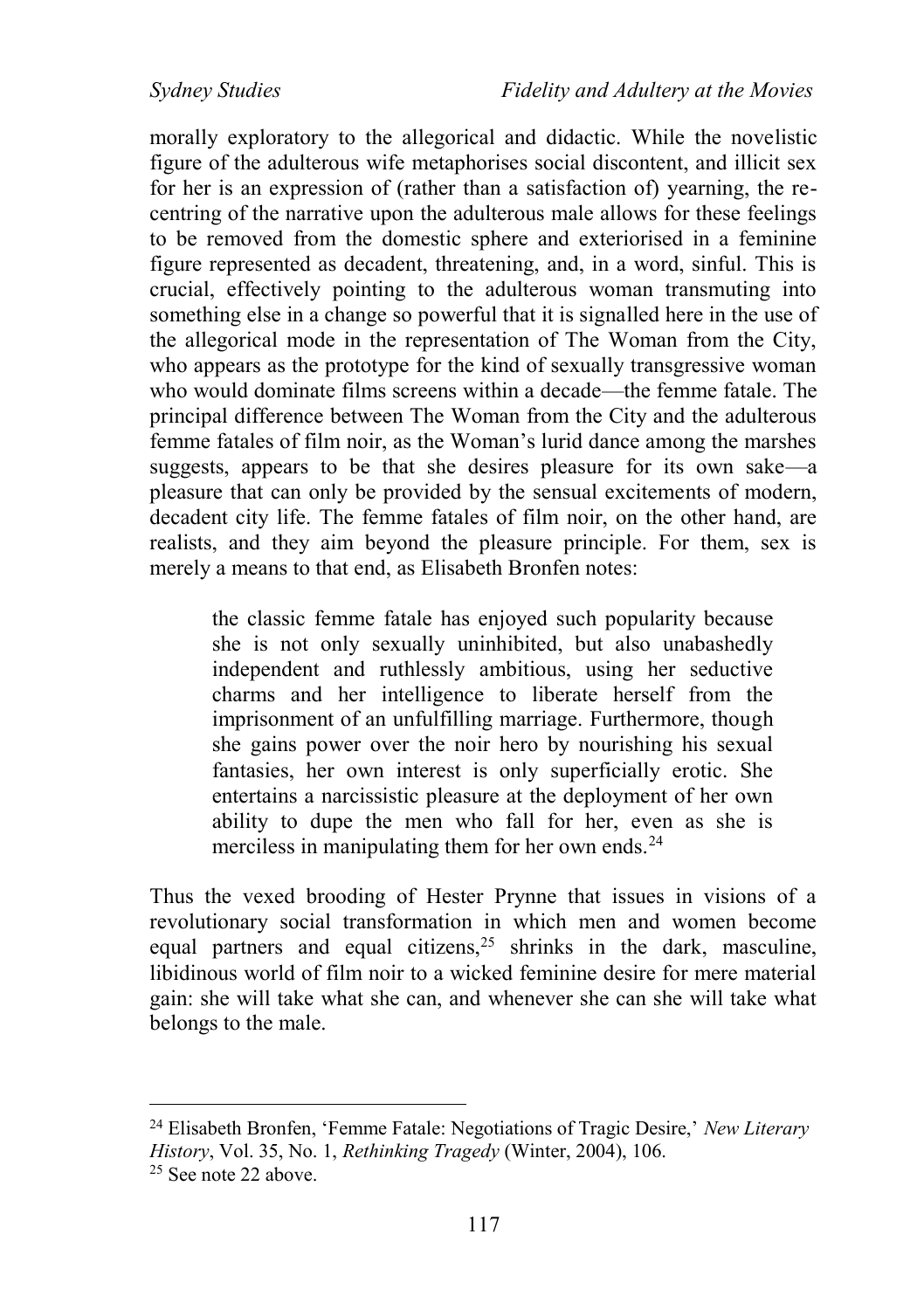Or this is the way the men see it—and this brings me to the second point regarding the historical development of film at this time. I mentioned that the narrational limitations of silent era cinema weighed upon the sophisticated management of this kind of narrative, limitations which become clear when one considers that within a decade of the introduction of sound, filmmakers were actively engaging with the novelistic propensities of the medium in startlingly inventive ways. By 1940 a film like Orson Welles' *Citizen Kane* can be seen to have been influenced by as challenging and adventurous a text as William Faulkner's *Absalom, Absalom!*, published only four years earlier, with its complex play of diffracted narratives from various and even conflicting points of view assembled into a precarious but ultimately elusive whole, centring on an ambiguous figure whose epic story reflects and refracts in some way the story of the nation itself. While this film is rightly seen as a turning point in the history of cinematic form, its indebtedness to the prior narrative medium of the novel can often be overlooked amid the bravura of its cinematic style. But this is only the most evident instance of a general wave of formal exploration in narrative cinema, propelled in large part by the greater access to voice and tense that sound appears to have made available. As the example of *Citizen Kane* indicates, chief among these innovations was a particular interest in first-person forms of narrative that began to emerge in the late 1930s and early 1940s.<sup>26</sup> Bruce Kawin has provided an insightful reading of *Citizen Kane* in these terms in *Mindscreen*, and he goes on to identify a drift of first-person narration in cinema towards *nouvelle vague* modes on the continent in the 1950s and 1960s, but prior to this development more conventional filmmakers in Hollywood had shown a fascination for the possibilities of a linguistically enriched medium that offered the opportunity for narrational explorations similar in kind—and possibly depth—to the great narrational experiments of the late nineteenth and early twentieth century novel.

Kawin identifies voiceover as the first cinematic mode of 'signifying subiectivity within the first-person narrative field,<sup>27</sup> and, as the name implies, it is a device that only takes its place within the repertoire of cinematic narrative styles with the coming of sound. When combined with the flashback, a mode of narration was created which was, and probably still is, the most convenient and insistent cinematic device for cueing

<sup>26</sup> Famously, Wells had originally planned an adaptation of Conrad's first-person modernist masterpiece *Heart of Darkness* as his first Hollywood project.

<sup>27</sup> Bruce Kawin, *Mindscreen: Bergman, Godard, and First-person Film* (Princeton University Press, 1978), p.10.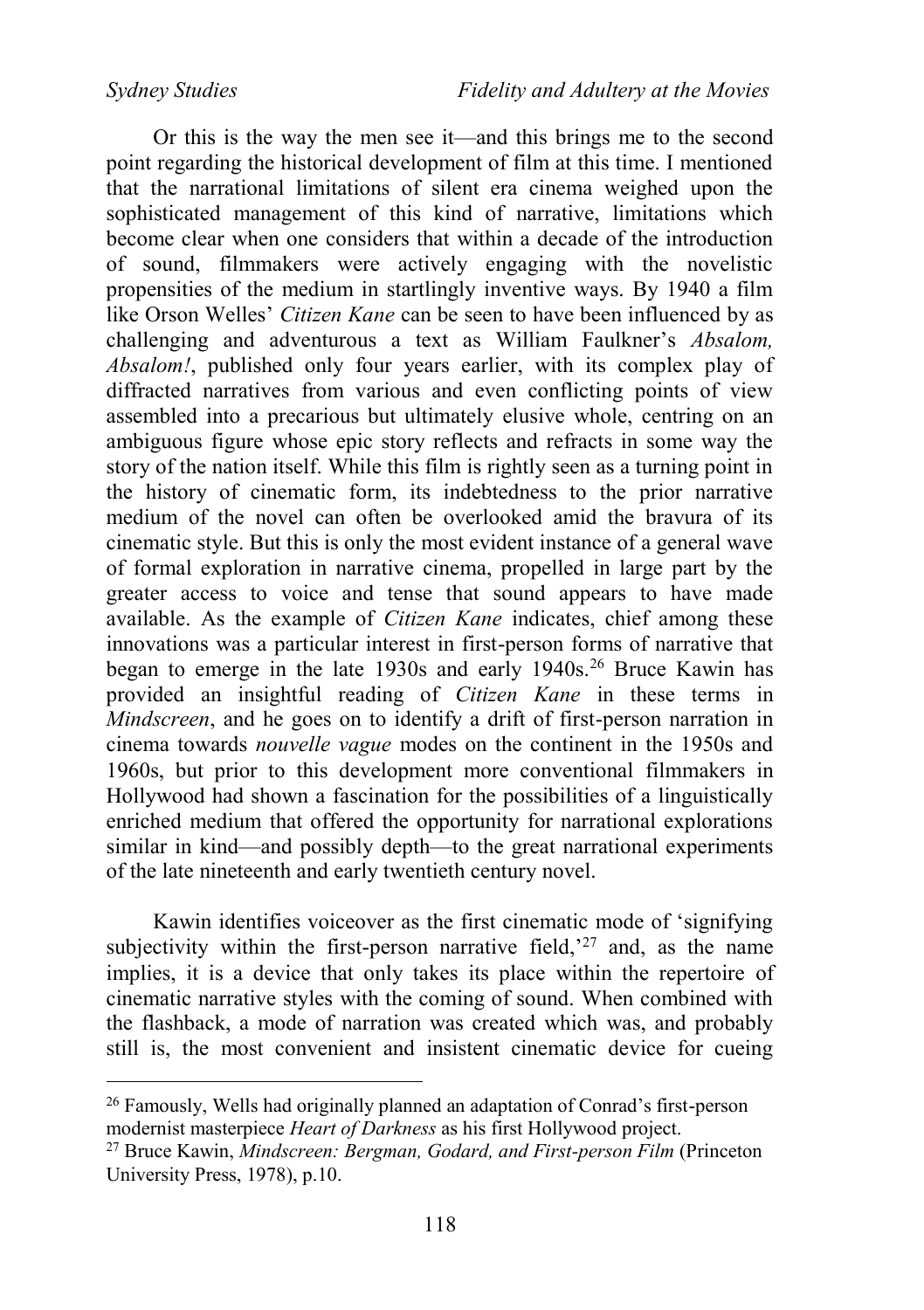extended point of view, and in all the grammatical repertoire of cinema the voiceover-flashback comes closest to novelistic first person narration. This mode of narration in a literary text is very familiar, and from its earliest days in novels such as *Moll Flanders* through the high Victorian era with texts like *Great Expectations* and on into the modernist period, literary narrative has used it as a resource for the dramatic exploration of personality in tandem with the memorial unfolding of story. Punctuated by a reiterative 'I', narratives of this kind easily bear multiple significance in terms of the character who tells and the action that is told (two novels of adultery mentioned earlier, *The Great Gatsby* and *The Good Soldier*, are perhaps highpoints of the form). In the case of cinema the flashback was a common enough device from the silent days, but it took the addition of voiceover for filmmakers to find they could manage narrative fluidity and cinematic style in such a way as to maintain a subjective focus without overburdening the frame with its insistence.<sup>28</sup> Naturalising this mode for cinema quickly led to its use in stories involving confession, testimony and so on, and so it became a staple for the mystery and thriller where the matter at hand, as it happened, frequently involved criminal adultery. Maureen Turim notes of this development:

While thirties flashback films did introduce the bleeding voiceover transition, it is only in certain forties psychological melodramas, and certainly in film noir, that this disjunct voice attains a strong narrative motivation and continues beyond transitional moments<sup>29</sup>

The conjoining of voiceover and flashback in this way in turn naturalised the increasingly expressionistic character of the *mise-en-scène*, as the screen image was understood as dramatically rendering a central, often disturbed psyche as it recounts its traumatic story in a situation of high stress—a dying Walter Neff speaking into the dictaphone in *Double Indemnity* (Billy Wilder, 1944), a distraught Frank Chambers confessing to the prison priest moments before entering the gas chamber in *The Postman Always Rings Twice* (Tay Garnett, 1946)*,* to take only the two most notorious examples.

<sup>28</sup> As was the case in Robert Montgomery's experimental effort *The Lady in the Lake* (1947), shot entirely, but ultimately distractingly, in point of view.

<sup>29</sup> Maureen Turim, *Flashbacks in Film: Memory and History* (London and New York: Routledge and Kegan Paul, 1989), p.171.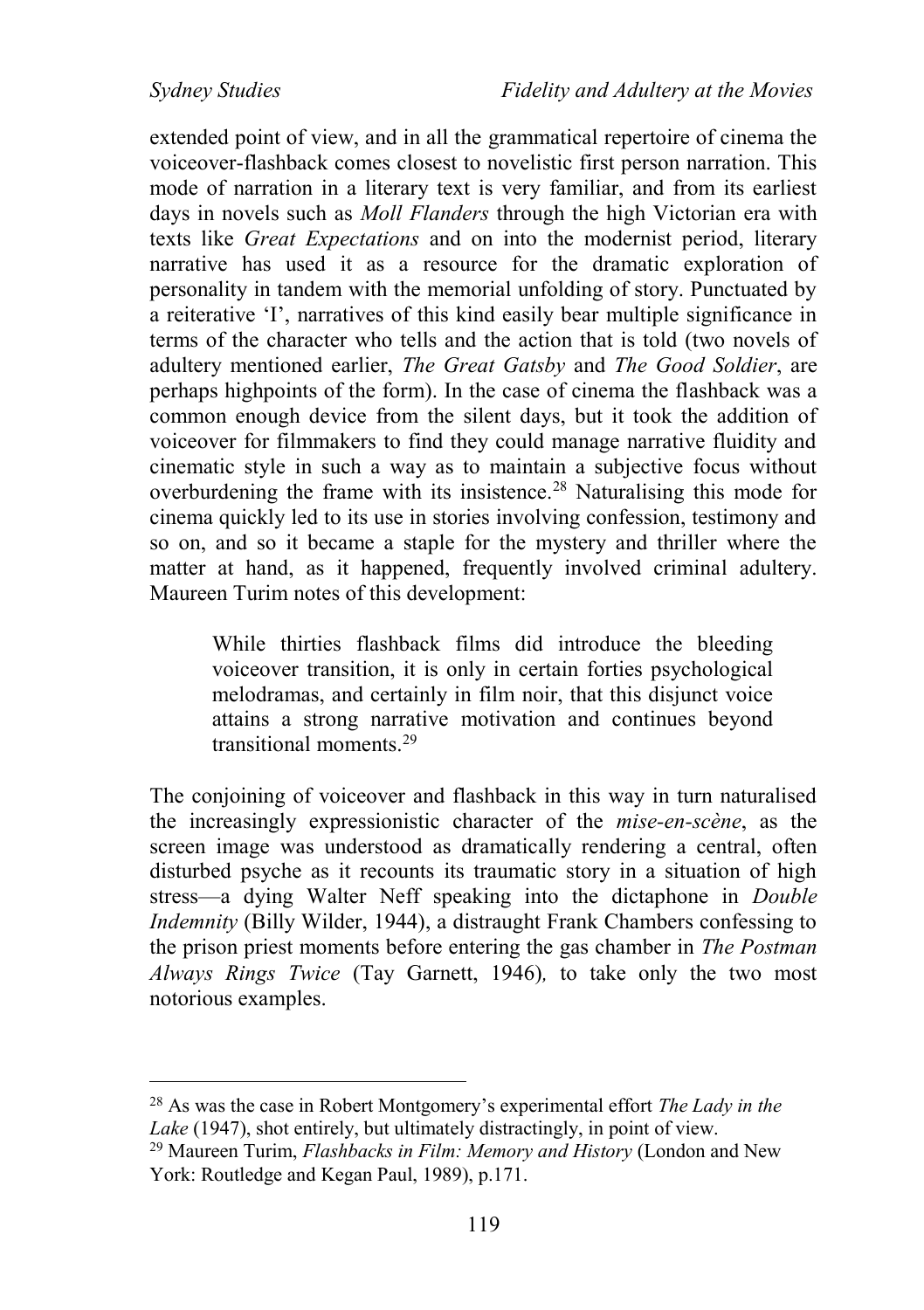The stories these men have to tell take us back to the fundamental elements at play in *Sunrise*, but now the femme fatale has manoeuvred her way into the domestic sphere, and the men are the intruders. This does not change the way in which women come to be represented in the narrative, however, because this is now the way that men imagine them—with the voiceover-flashback, cinema has arrived at a convenient and unobtrusive way of 'photographing thought', as Murnau might have put it. But unlike in *Sunrise*, where The Man's visions are demarcated from the rest of the narrative as 'aberrations', as Prager notes, the screenspace in films like *Double Indemnity* operates as a mindscreen, blurring the distinction between the real and the imagined.<sup>30</sup> Consequently, in American cinema at this time the masculine voice takes control of the narrative either through direct on-screen narration (*Double Indemnity, Murder My Sweet* (Edward Dmytryk, 1944)*, The Postman Always Rings Twice*, and so on) or through free indirect discourse (as in, say, John Huston's use of the over-theshoulder camera in his 1941 adaptation of *The Maltese Falcon*) and the masculine view came to dominate screen conceptions of womanhood, with tales of adultery centring on the figures of the hormonal male and the femme fatale.<sup>31</sup> On the rare occasions that women assume narratorial command in these situations they tend to do so by writing letters, as in *A* 

<sup>&</sup>lt;sup>30</sup> It is true that this use of voiceover-flashback can bring to the screen the potential operation of an even more complex kind of irony with which the literary mind has long been familiar from forms such as the dramatic monologue, whereby the given reality of the narrative can only be accepted as one person's view of the matter. In these instances the insistence of the speaking voice, the first-person perspective, evokes the possibility of competing counter-narratives contesting the truth or plausibility of the narration, and I will deal with this in greater detail below. In this respect Bronfen has argued with great subtlety from a study of specific shots in *Double Indemnity* that Billy Wilder implies just such a counter-narrative and counter-fantasy to the overt confession of Walter Neff, a fantasy narrative of the femme fatale enveloping the male speaker, culminating in a transcendence of female desire in an ultimately tragic gesture of anagnorisis and fatalistic acceptance as Phyllis Dietrichson bows to the inevitability of her film noir fate. But, even apart from the shots Bronfen specifies, I would argue that the narrational mode of voiceover-flashback puts this possibility into play in the first place through the complex levels of narrational irony it generates, and with this development cinematic narrative has moved exponentially forward from the 'photographed thoughts' of *Sunrise.*

 $31$  In general, of course, these films adopt the masculine point of view uncritically. but some of the more thoughtful excursions in the genre acknowledge that at some level the figure of the lustful and manipulative woman should be understood as fundamentally a male projection—an idea Fritz Lang plays with brilliantly in *The Woman in the Window* (1944).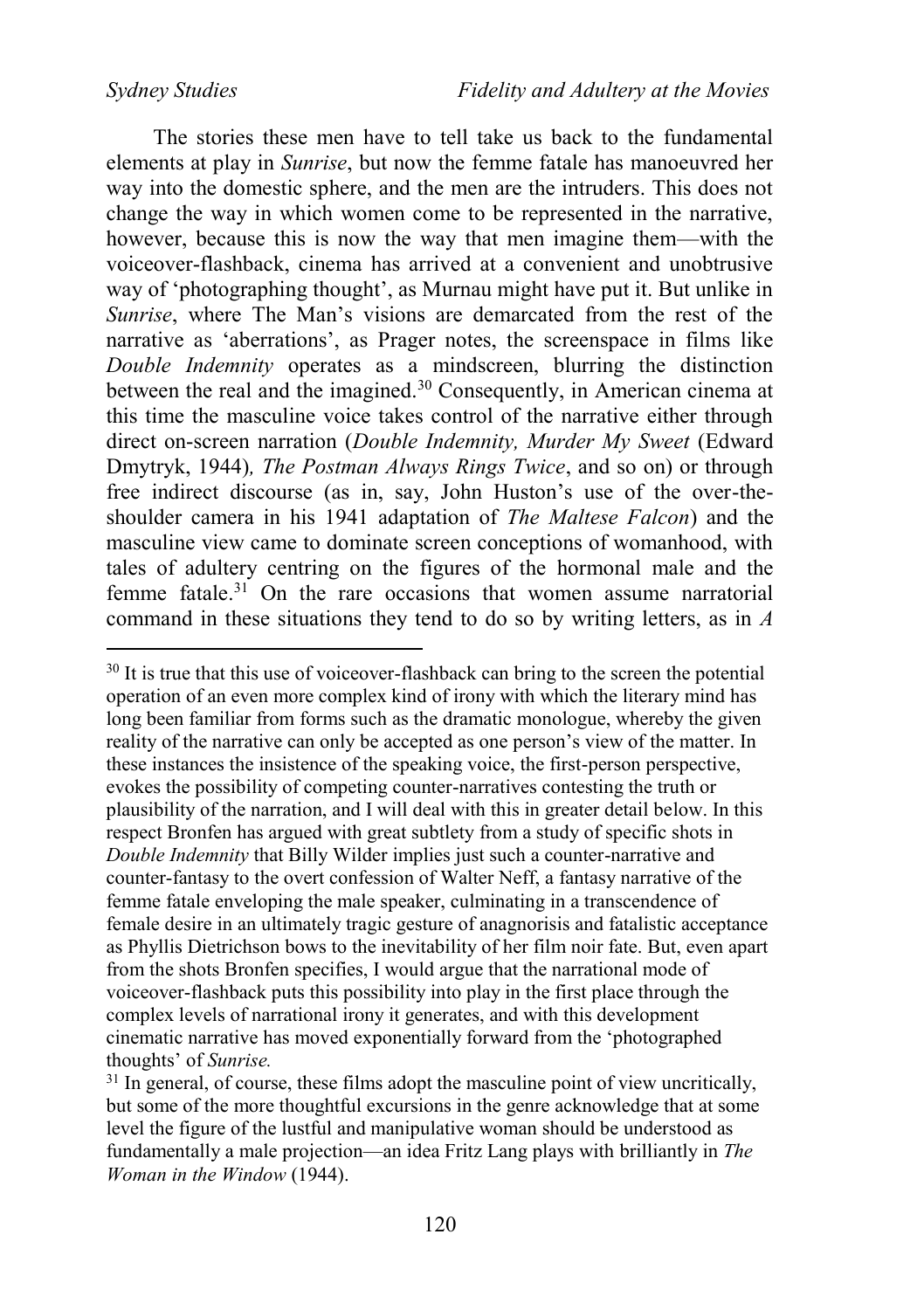*Letter to Three Wives* (Joseph L. Mankiewicz, 1949), which explores the fragility of the suburban American marriage under the threat of adultery, and the sublime *Letter from an Unknown Woman* (Max Ophüls, 1948), which reverses the moral polarity entirely as the cad replaces the femme fatale as the agent of wickedness, and a female voice reveals the catastrophic effect of predatory masculine sexuality to a man who has never taken responsibility for his actions. But these are the exception, and even feminine epistles can be co-opted to the dominant stereotype, as in *The Letter* (William Wyler, 1940), where Bette Davis's eponymous correspondence only serves to confirm her lethal wickedness. Meanwhile, when Vincente Minelli came to make his handsome adaptation of *Madame Bovary* in 1949, after a decade of film noir gender figurations, it was felt necessary to *instruct* the audience on how to respond positively to an adulterous woman: the story is framed within the legal proceedings caused by the book, and in a manoeuvre that represents the very antithesis of Flaubert's novelistic approach the author is enlisted on-screen as defendant-narrator with a firm didactic purpose, instructing the audience both at the trial and in the theatre—that they are not to precipitately condemn Emma, but rather that they should find a measure of sympathy for her. It all concludes with a gravely thoughtful James Mason as Flaubert staring off to the right of screen in an elegant profile of puzzled contemplation, thereby licensing whatever feelings of bewilderment Minelli's audience might well be sharing at the time.

**4**

Four years after appearing as Madame Bovary in Minelli's film, Jennifer Jones was teamed with Montgomery Clift in Vittorio De Sica's neo-realist study of adulterous passion in the claustrophobic atmosphere of the Rome railway in *Terminal Station* (1953). Montgomery Clift had only recently appeared as Clyde Griffiths in George Marshall's 1951 adaptation of *An American Tragedy*, so each star brought to the movie an evocative background regarding the theme of adulterous passion and its dark consequences. Added to this, Jones's husband at the time, producer David O. Selznick, objected vociferously to another man's directorial handling of his wife and what he no doubt regarded as her star vehicle, and so the tale of adultery was itself adulterated when Selznick produced a re-edited version for American audiences, known as *Indiscretion of an American Wife* (1953). One can only wonder at the emotional dynamics of this increasingly fraught situation, in which Clift sided passionately with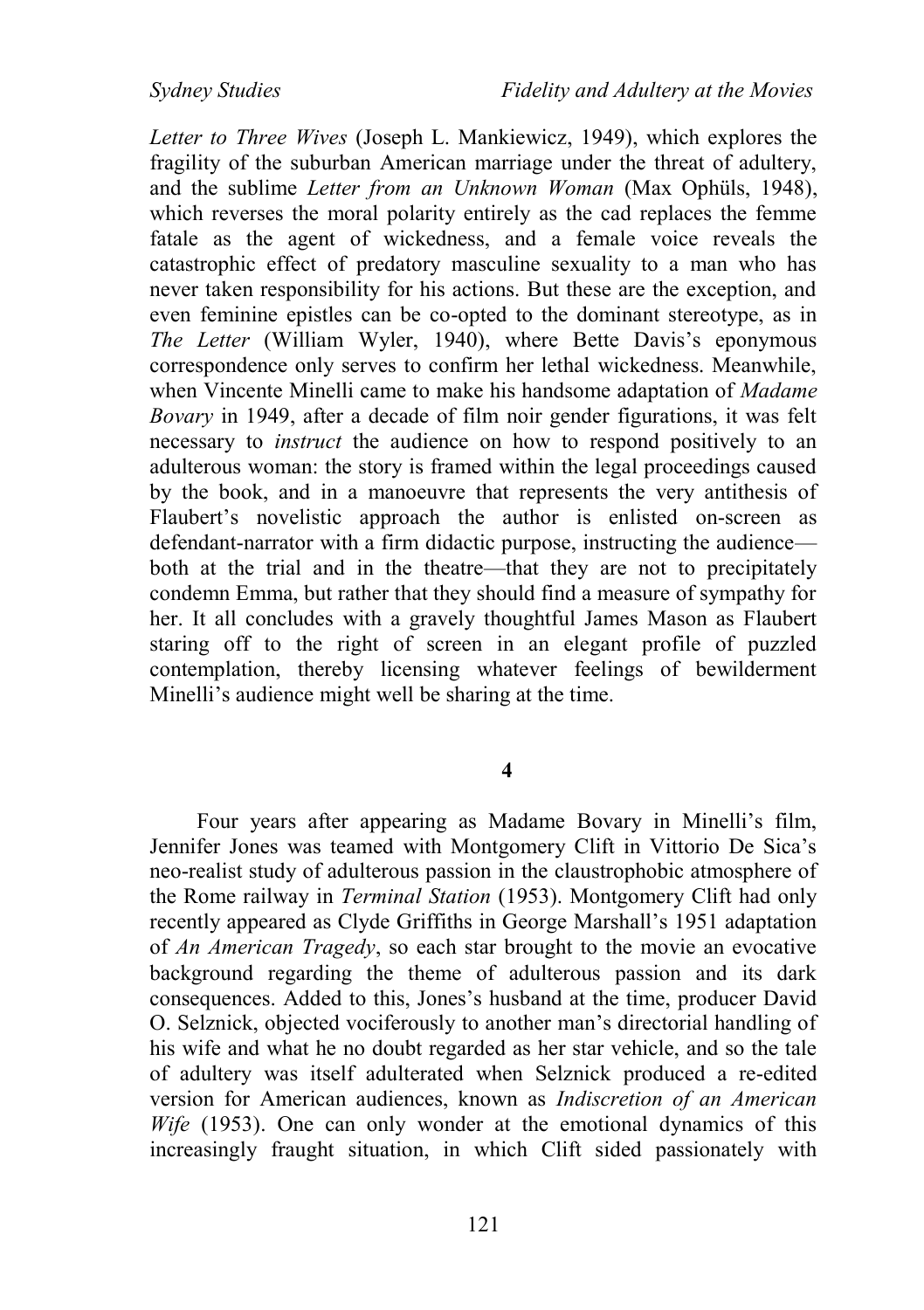director De Sica's aesthetic vision against producer Selznick's interference, while resisting the misplaced but apparently earnest romantic interest of his co-star, and yet still producing an on-screen performance of irresistible desire for her amid the stark and unpromising surrounds of the Rome railway station. There are significant differences of emphasis between De Sica's and Selznick's films but what is most striking is that in each case the film's centre of consciousness rests with the Jennifer Jones character, a housewife from Philadelphia whose European journey has unhinged her close and uneventful suburban world, releasing feelings of passion which she finds irrepressible and which lead to her indiscretion in an abandoned railway car on a siding in the station. Perhaps the filmmakers were counting on a residual sense of understanding of Jones's adulterous character due to the actress's earlier appearance as Emma Bovary, when, as I mentioned, audiences were instructed to find some sympathy for her. Or perhaps they were hoping that the narrative itself would conduct audiences to a higher level of empathy, for the couple are arrested in the indiscreet act and forced to submit to the judgement of the Station Security Chief, who turns out to be an indulgent figure willing to wink at this evidence of a pardonable vice, possibly because the station at which he works had only recently been rebuilt after the ravages of true human viciousness had reduced it to rubble during the war. Whatever the case, however, the film failed to find an appreciative audience.

One is tempted to think, though, that it was the railway setting that encouraged De Sica and Selznick to think that they could get away with it. A place of heightened opportunity for the chance encounter and the recent scene of so many emotional welcomes and tortured partings against a general background of human misfortune in wartime, the railway station presents a setting that readily metaphorises the complexity and random contingency of individual romantic fulfilment. It is almost as if the normal rules of social behaviour might be momentarily suspended in and around the railway—a view that appears to have been taken by the Clift and Jones characters in *Indiscretion of an American Wife*. It had figured this way already in the novel of adultery—most notably in Tolstoy as the venue for Anna's meeting with Vronsky and as the site and means of her tragic end<sup>32</sup>—and of course it had been successfully employed, and indeed raised

<sup>&</sup>lt;sup>32</sup> Not only did Anna meet Vronsky, and ultimately her tragic fate, at the railway station but it was on a train, after a carriage conversation on the emergent rights of women and the changing role and obligations for women in marriage, that the outraged Podsnicheff told of how he murdered his wife on the presumption of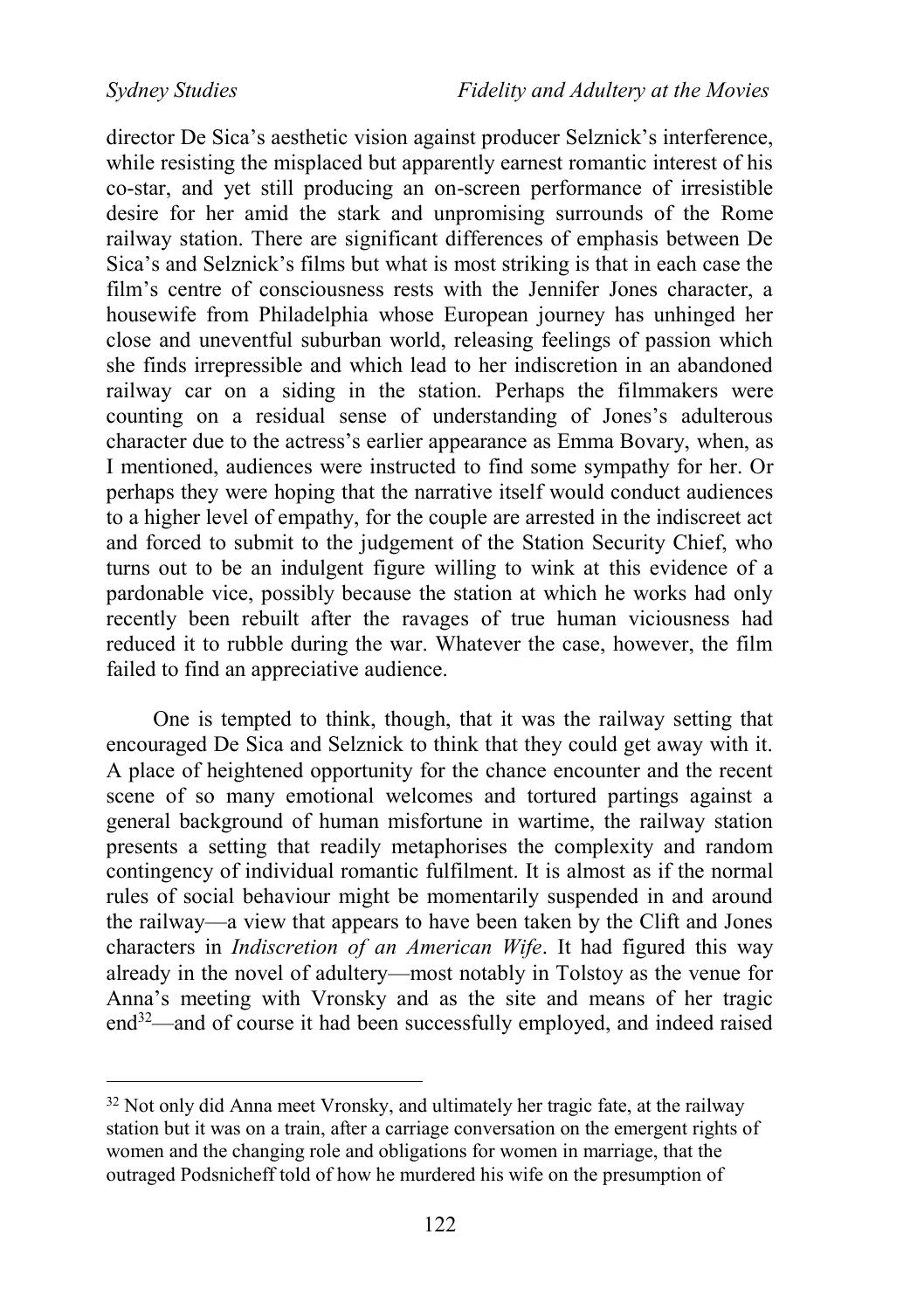to its highest metaphorical pitch, not so long before by David Lean in *Brief Encounter* (1954). He used it again for near-tragic effect in *The Passionate Friends* (1949), transforming the train station into a London tube station as the distraught Mary Justin seeks a blessed release from an impossible marital situation that has been exacerbated by her prior adultery. In the H.G.Wells novel from which it was adapted, Mary took poison—like Emma Bovary and Florence Dowell before her—but here Lean appears keen to accent the romantic abandon of her act by alluding to Anna's suicide, although he spares Mary a full tragic fate by having her rescued at the last moment by a repentant husband. He used it with a lighter touch in *Summertime* (1955), opening with an aerial view of Santa Lucia station in Venice as the train pulls in, delivering Jane Hudson (Katherine Hepburn) to her unexpected romantic rendezvous with the married Renato de Rossi (Rossano Brazzi). Jane is morally outraged when she discovers the truth, but circumstances are such that her strict spinsterish moral sense comes undone in the exotic Venetian night. When the train takes her away in the film's final moments it is with the audience's approval of her morally questionable but enlarging romantic adventure, as her adulterous lover waves fondly to her, so very unlike the character of Clift who finds himself sprawled on the gravel of the Rome Terminal Station, a picture of undignified injury as Jones's train departs.

Audiences clearly made allowances for Katherine Hepburn's character in *Summertime* in a way they did not for Jones's in *Indiscretion*, and perhaps this was because David Lean approaches the matter of adultery—perhaps his most prominent theme—without any of the sensationalism that appears in its other cinematic uses that I have been considering. In Lean's films all of the associated tropes of adultery return with novelistic subtlety. In *Brief Encounter*, for example, in an episode that could never have occurred in the play (in which the action is confined to the train station) Laura and Alec go boating, but he turns out to be a poor oarsman and they get caught up with the bridge fencing, at which point Alec is obliged to suffer the indignity of stepping out of the boat into the shallow water to redirect it.

adultery in *The Kreutzer Sonata.* Cf Tanner's discussion of the importance of the railway setting in this context—pp.72-73.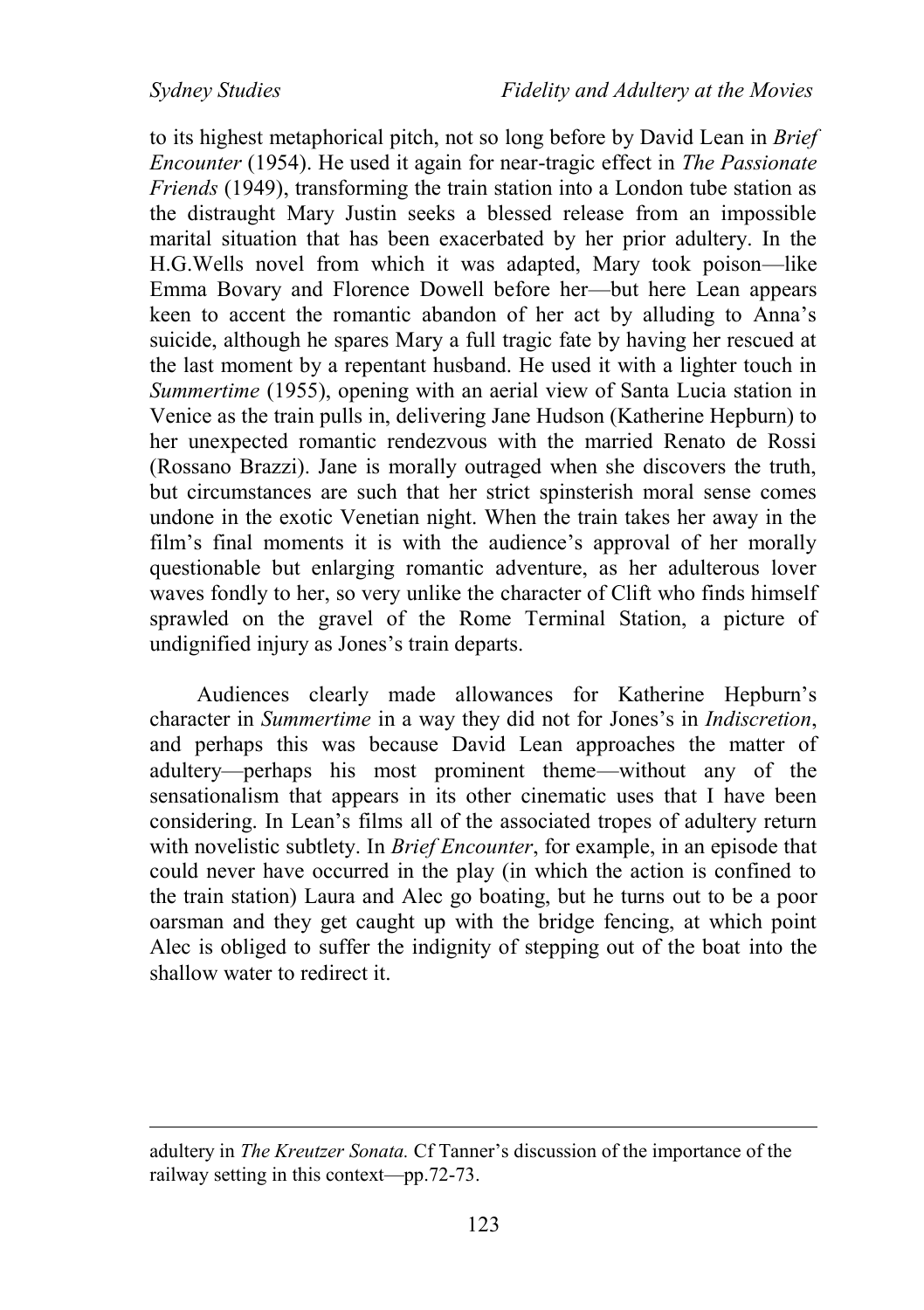

It is an engaging and naturalistic image of romantic escape colliding somewhat shamefacedly with social restriction, but in its modest way it recalls similar episodes of drifting lovers and loosening morality from the novelistic past, such as Maggie Tulliver's ill-fated boat trip with Stephen in *The Mill on the Floss*, of which Tanner observes:

Maggie temporarily yields to this abdication of responsibility and allows herself to drift with the river, to succumb almost entirely to the 'fatal intoxication' of the moment, almost deprived of the right to make any choices. But the abandonment is not complete. 'All yielding is attended with a less vivid consciousness than resistance; it is the partial sleep of thought; it is the submergence of our own personality by another. Every influence tended to lull her into acquiescence….' <sup>33</sup>

It is precisely this conflict George Eliot delineates between the yearning desire for easeful acquiescence and the peripheral but shameful awareness of moral requirement that Lean evokes effectively but unobtrusively here in

<sup>33</sup> Tanner, *The Novel of Adultery*, p.69.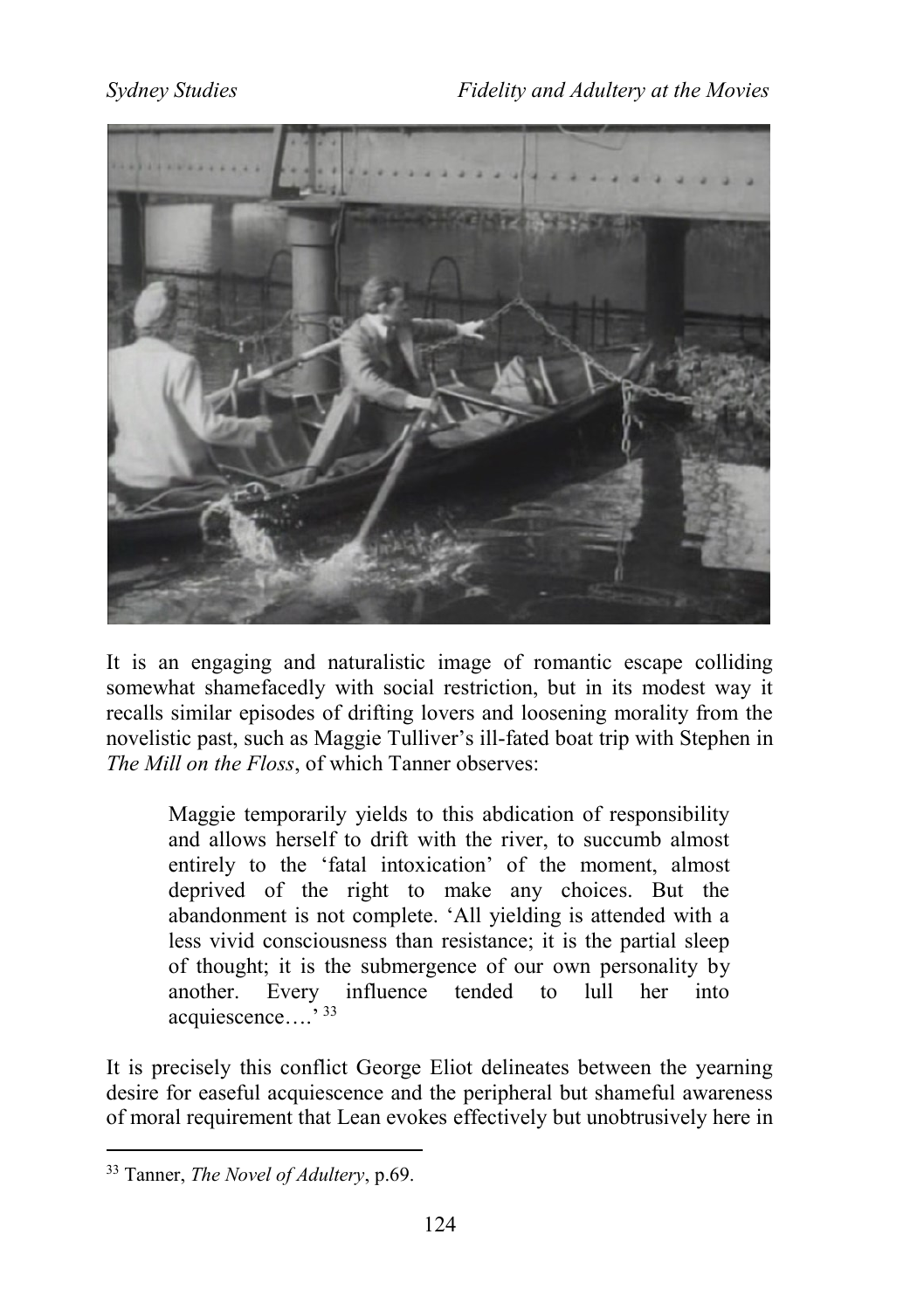his own suburban-scaled boating scene, as he does in so many other ways throughout this film.

Similarly, when he came to make *Ryan's Daughter* (1970), his adaptation of *Madame Bovary* which he relocated to western Ireland, Lean makes a point of associating Rosy Ryan with a parasol, which she carries about with her in her wanderings around the rugged Irish coastline.



The opening shot of the film, however, shows that parasol drifting down through the air off a cliff and landing in the water, where it is retrieved by the parish priest who sees that it is returned to Rosy. Was it lost or was it thrown? The question arises because of the generic significance of the item—the same significance that attached to the parasol under which Edna Pontellier is first glimpsed by her husband at the opening of *The Awakening*. <sup>34</sup> The parasol is there to protect male property from the harsh effects of the sun—which Léonce Pontellier would afterwards complain of to his wife—so its loss, whether wilful or torn from Rosy by an irresistible force of nature, is significant. Audiences at the time may have been cued to this significance by the parasol having already figured in this way in the

<sup>34</sup> See *The Awakening*, p. 4:

Mr. Pontellier finally lit a cigar and began to smoke, letting the paper drag idly from his hand. He fixed his gaze upon a white sunshade that was advancing at snail's pace from the beach. He could see it plainly between the gaunt trunks of the water-oaks and across the stretch of yellow camomile. The gulf looked far away, melting hazily into the blue of the horizon. The sunshade continued to approach slowly. Beneath its pink-lined shelter were his wife, Mrs. Pontellier, and young Robert Lebrun.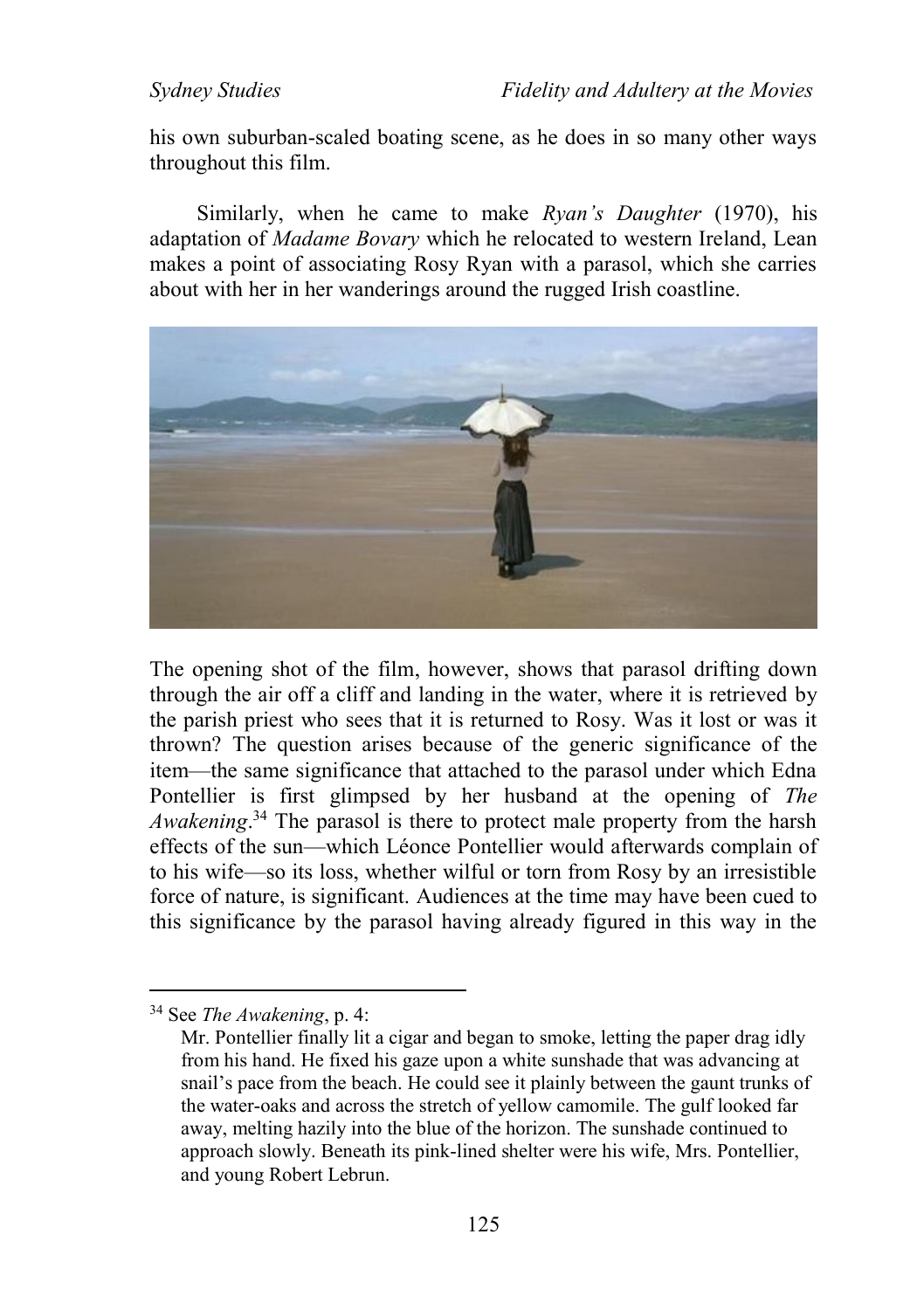advertising for the film, where its free, windblown form can be seen to be drawing her to what turns out to be a moral precipice.



In a film which identifies women as the property of men in its title, the casting aside of this fashion accessory is the first sign of an emancipatory moral abandonment that will climax in Rosy's flight into the rainswept night in nothing but her shift to meet her lover. As with Edna Pontellier, whose ambiguously tragic and triumphant destiny climaxes in a naked swim, this symbolic pattern of divestiture underscores an existential struggle to throw off the trappings of the troubled and constrained place of women in a world of masculine order. Significantly, the lost parasol is returned to Rosy by the village priest, a well-meaning, celibate representative of that order who will later instruct her in her conjugal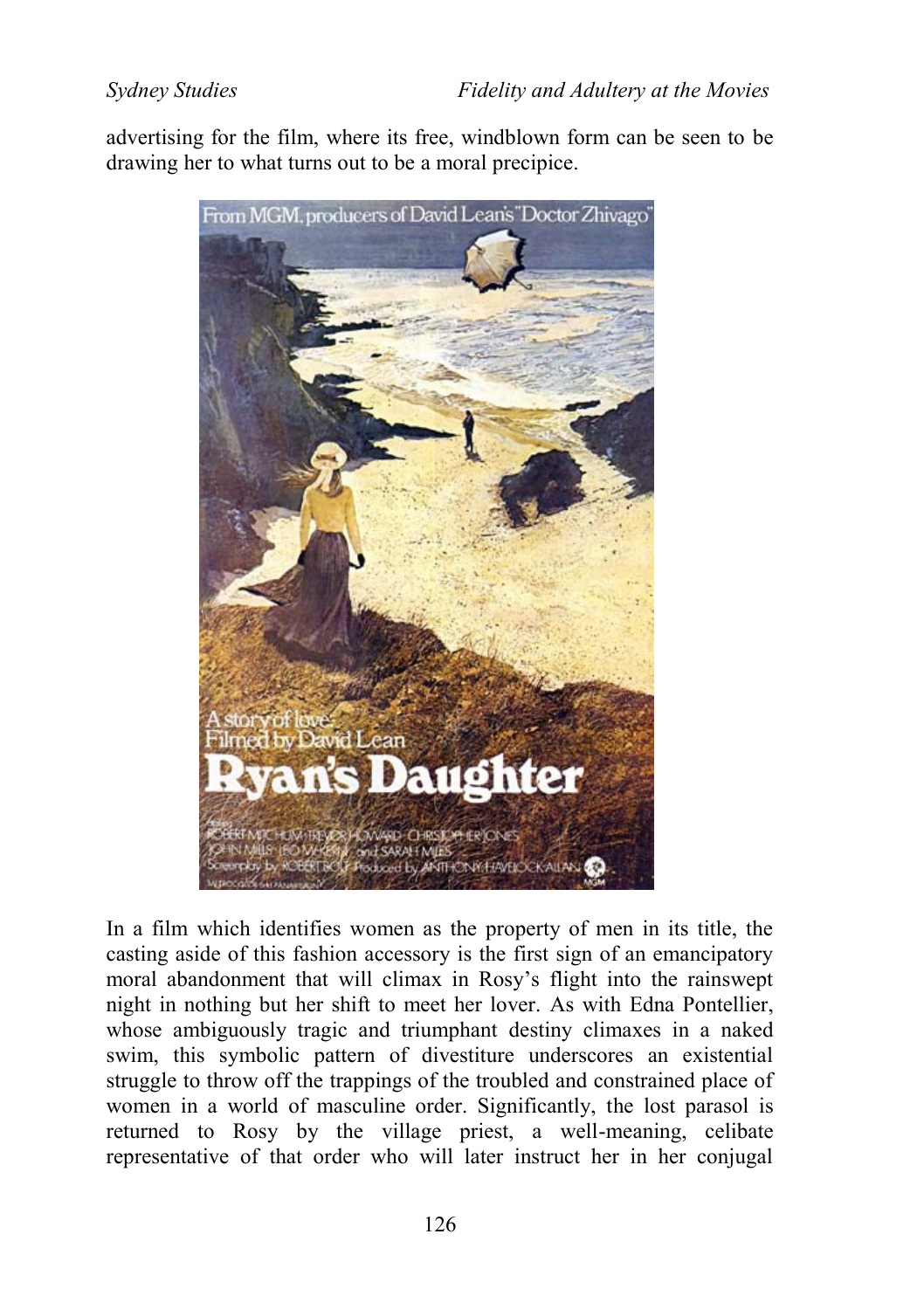duties, providing an ironic perspective on her relations with men which the film will then tease out in various other situations, including her marriage to her caring but effete teacher-husband and her unconscious involvement in the machinations of Anglo-Irish politics through her traitorous merchantfather and her psychologically damaged soldier-lover. Surrounded by images of male authority in a fractious world from which she yearns to escape, seduced by an unfulfilling adulterous romance narrative and dragooned into a mystifying political conspiracy, Rosy is ultimately divested of her social identity, literally shorn of it, in a scene of communal shaming that is every bit as traumatic as, and considerably more violent than, Hester Prynne's vigil on the scaffold. Unprotected by the cossetting niceties of patriarchal order symbolised by the parasol, Rosy is ultimately left brutally exposed as her hair is violently cut by the mob.

But above all it is David Lean's railway stations in his stories of adulterous women that reach back into the novelistic past and evoke a sense of crossing paths, of the random chances of romance and the wages of social sin. Nowhere is this more powerfully managed than in *Brief Encounter,* where rail timetables announce a suburban but still urgent warning of *carpe diem* as express trains thunder through the station with that juggernaut force of desire to which Laura Jesson momentarily threatens to sacrifice herself, either in physical love with Alec or physical destruction like Anna. 'I want to die,' she tells Alec at their final meeting at the train station, and it is significant that her fatality is inward and personal, the very antithesis of those impulses that were driving the murderous femme fatales of American cinema at the time. The vacuity of bourgeois life appears to have instilled in her the same blurred yearnings for romantic escape or final release that bedevilled Emma Bovary, Anna Karenina, and Edna Pontellier. And like those heroines from another time and another medium, Laura's plight is told in such a way as to profoundly interrogate the nature of her social circumstance. Or, rather—and this is the point— Laura *tells* her story in voiceover flashback in such a way as to pose questions of her situation, without ever knowing that that is what she is doing.

The film camouflages many of its own subversive impulses under a narrative that ostensibly resolves in commitment to moral and social duty, and in doing so it appears to remain faithful to the Noel Coward drama from which it was adapted. For Coward there was a nobility to middle class sacrifice, a theme that is evident from his very first collaboration with Lean, *In Which We Serve* (1942), in which Coward himself plays the self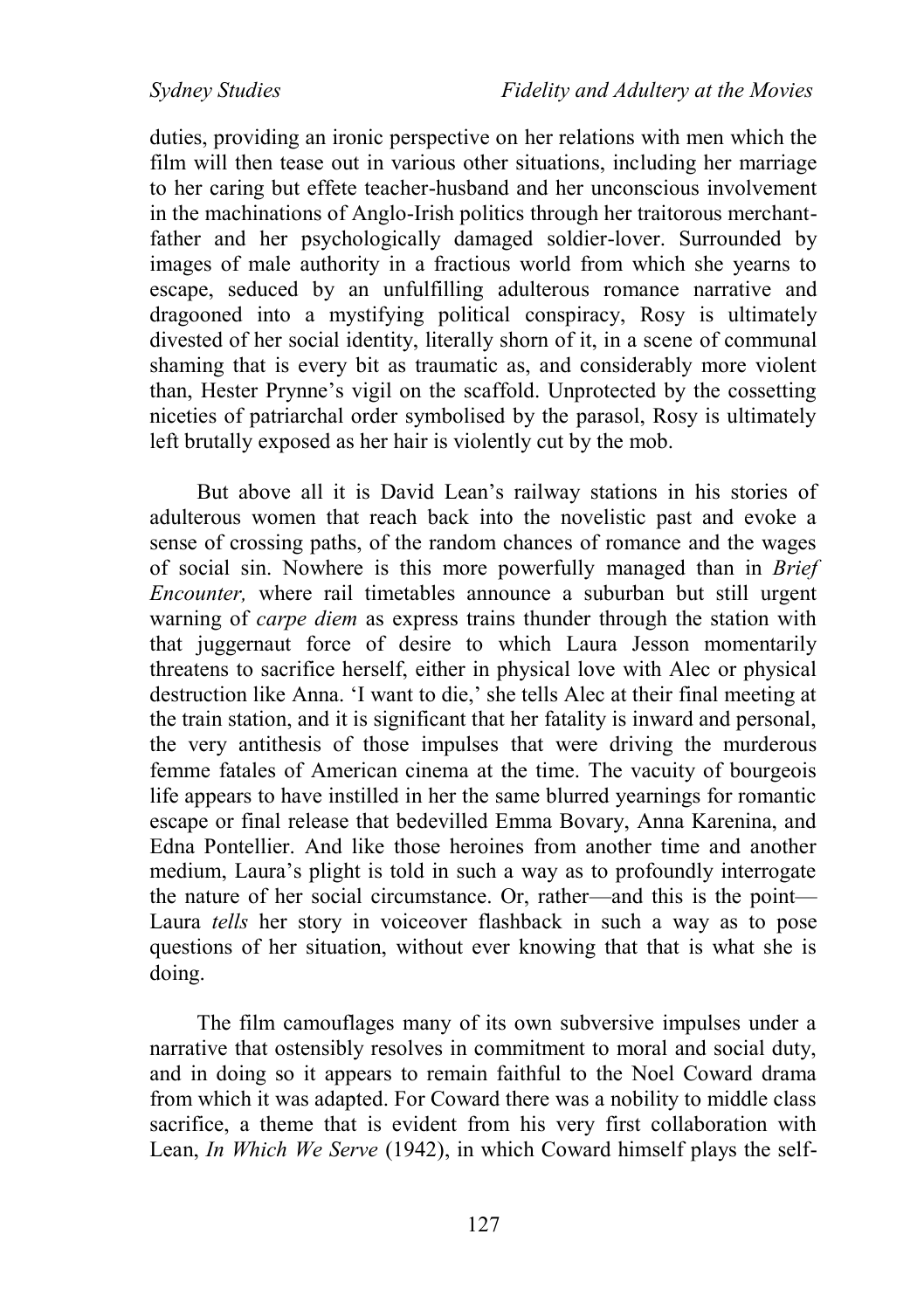sacrificing upper middle class naval captain with a fully patrician air. Even in this, his first collaboration with Coward and his debut as director, however. Lean's cinematic interests can be seen to be at odds with Coward's thematic inclinations. Lean is keen to focalize narrative through a series of individualised points of view, and although for the most part this is managed in the interests of narrative progression rather than psychological exploration it nevertheless serves to inflect each narrative episode with a particular subjective sense that engages the viewer's emotional response through the use of flashbacks from the perspectives of various characters. The wave-like dissolves into and out of these flashbacks blend actuality and memory into poignant moments of a reality heightened by individual perception. This is most marked in the scene in which Celia Johnson is called upon to toast the ship that will carry her husband (Coward) and crew into the perils of war. It is a very affecting moment, beautifully managed by Johnson's delivery which communicates the required sense of nobility under pressure but more intensely projects a keen feeling for the torment of individual sacrifice and the helpless frustrations of those women who must stand and wait. It is a scene that momentarily tips the film off thematic balance, and the tension it generates between social requirement and individual desire—particularly in the case of women—came to absorb Lean in many of his later films, and perhaps explains why he chose Johnson for his Laura when it came to adapting Coward's drama of adultery, *Still Life*, to the screen.

It is likely that Coward conceived of *Still Life* as a kind of modern pastoral with the aristocratic characters transposed to the upper bourgeoisie, meeting by chance in a railway station as they once might have met in the forests of Arden, momentarily relieved of courtly burdens and seemingly free to indulge in the kind of rustic sensuality that civic morality frowns upon and sense of duty should forbid. Here the rustic clowns of theatrical tradition have been modernized to working class station attendants and teashop ladies, whose freer morality and bawdy antics counterpoint the romantic agonies of Laura and Alec (Trevor Howard). And as her name implies, Laura is a Petrarchan figure who finds herself in a modern world, but one in which the old courtly notion that true romantic fulfilment can only be attained outside the bonds of marriage still functions. Yet *Brief Encounter* is not a film of adultery—the illicit liaison is never consummated. It is, however, in the play, and the two most important infidelities of the film with respect to the play, it seems to me, are this decision never to allow Laura's passion to find sexual release, binding her all the more intensely within her feelings of moral and social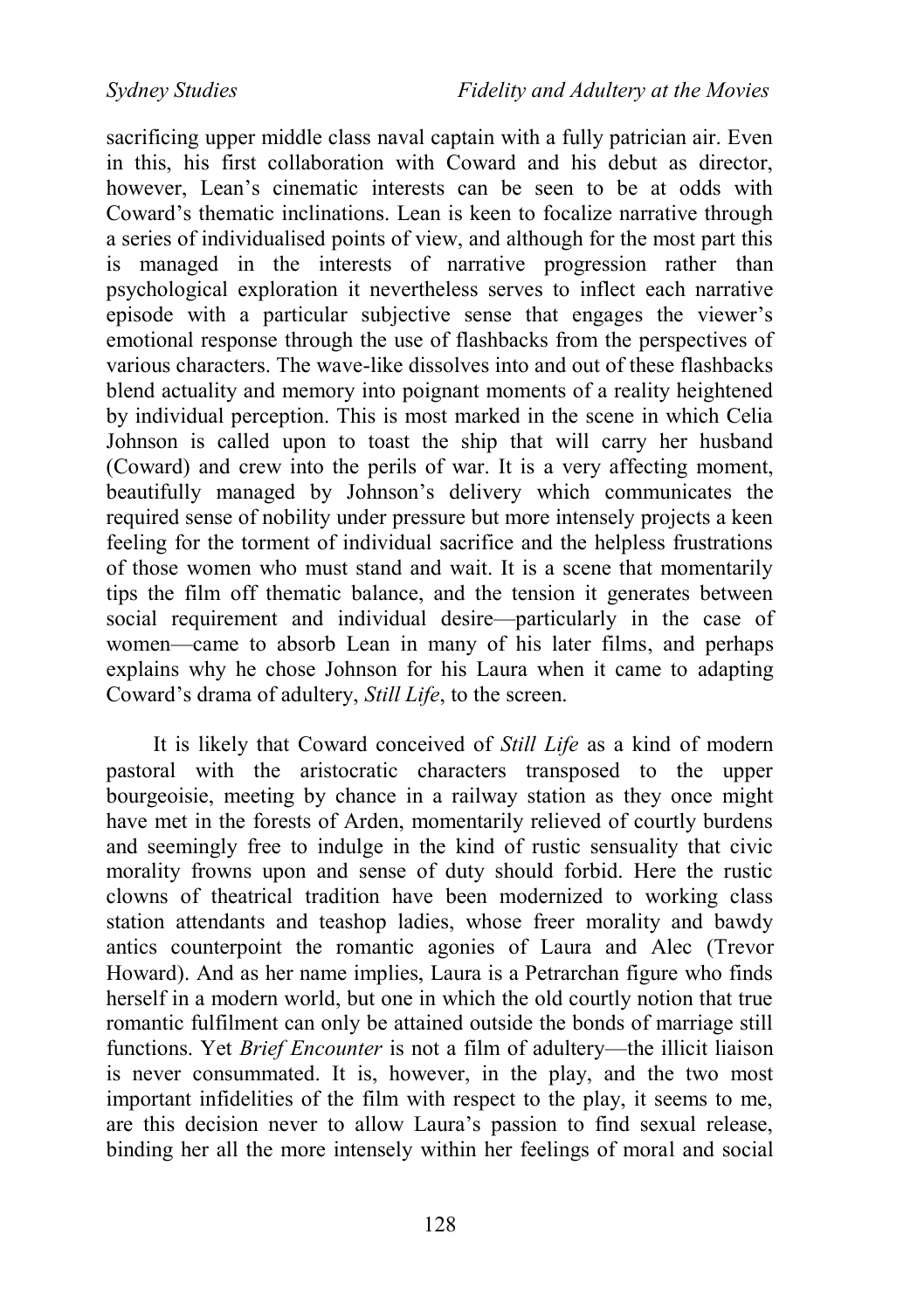constriction, and the decision to give the point of view of the film totally over to her in flashback voiceover. In the first instance this allows Lean to explore the emotional impact of Laura's deep sense of shame without counterbalancing this with an act of guilt to which it could answer, and without ever providing her with a sensual experience that might provide some sense of emotional release. The tension around Laura is raised to such a high pitch that it exceeds the capacity of the narrative to provide any sense of satisfactory resolution: the story simply concludes, it does not resolve, and there is no promise that next week's trip to Milford won't bring her another episode of adulterous desire and emotional torment. And in the second instance, Laura's flashback voiceover allows Lean to dramatise her consciousness with that ironic play of meaning which I noted earlier in relation to the masculine narrators of film noir. Thus it is not just that we are enjoined to comprehend this situation compassionately from Laura's point of view, but we are also given the opportunity to understand what weighs upon that point of view in a way Laura cannot. She can't say why, but Laura experiences adulterous desire as an emancipatory passion: she is unable to understand why she might unconsciously desire liberation from a situation which she knows to be the normal and approved mode of life for women like her, just as she is unable to get past her own sense of her husband, Fred, as wise and caring, a view she reminds herself of at various points through the film. But there are aspects to her telling of her tale—her confession, to herself if to no other—which ironically are revealing to others, but not to her.

None of this is in Coward's play, and all of it is managed with considerable cinematic art. The cumulative effect of Lean's approach here is to bring into play the dangerously subversive implications arising from the sympathetic psychological explorations of the plight of women in the novel of adultery, because although Coward's theme of the nobility of middle class commitment to duty is acknowledged, it is also simultaneously recognised by Lean as a fundamentally manipulative principle of civic life, and it is the tension between these two forces played out so vibrantly in Laura's sensibility<sup>35</sup>—that gives the film much

<sup>35</sup> And in Johnson's extraordinary performance, of which Richard Dyer—in his excellent study of this film—observes:

The effect (of Celia being Laura) is reinforced by Johnson's great ease before the camera … I have emphasized this perception of her, because it suggests the degree to which her voice and presence (Celia Johnson's, Laura Jesson's) in the film could invite the audience in, not treating her as a symptom or spectacle but rather as a place from which to view this kind of life. Thus the inflections she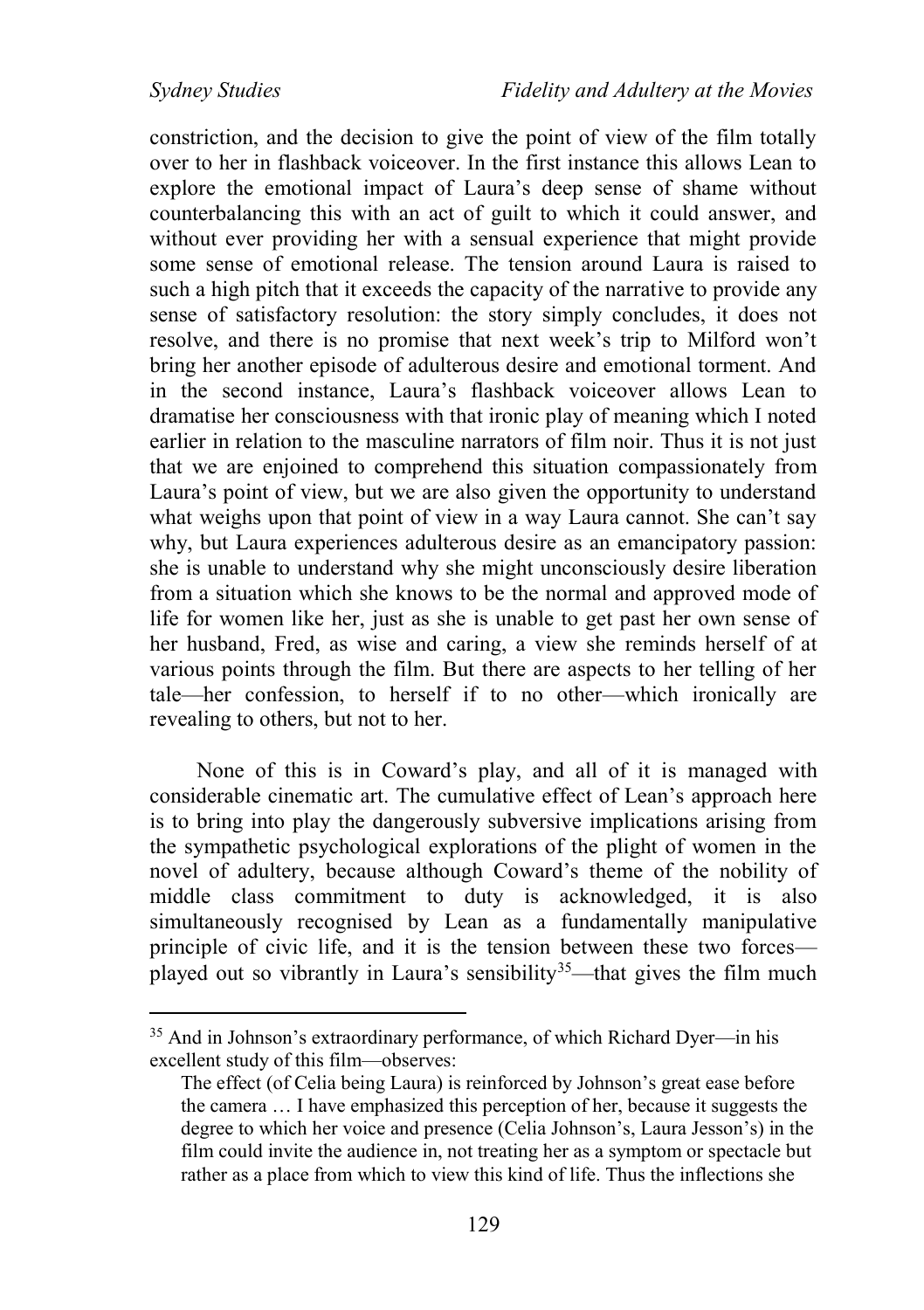*Sydney Studies Fidelity and Adultery at the Movies*

of its extraordinary power. All too vividly, all too ashamedly aware of her duty, Laura is unable to recognise that manipulation, but this plays itself out in the mindscreen of her memories of the brief encounter because it structures her consciousness and determines her apprehensions of her world. In this, Lean seems to have taken the lesson of the master—not Coward but rather Henry James, the great novelist of adultery, who, as he approached the writing of *The Portrait of a Lady*, recalled that he cautioned himself in this way:

'Place the centre of the subject in the young woman's own consciousness,' I said to myself, 'and you get as interesting and as beautiful a difficulty as you could wish. Stick to THAT—for the centre; put the heaviest weight into THAT scale, which will be so largely the scale of her relation to herself.'

It is the scale of Laura's relation to herself that is dramatised in this film, and despite an air of naturalism that at times borders on the gritty, it is only Laura's sense of self and her world that is on display, not an objective sense of the reality of the matter. In this sense *Brief Encounter* is not about adultery, as the play was—it doesn't even contain the act of adultery—but it is a searching examination of the adulterous mind under the pressures of bourgeois moral stricture, and in this way it takes its place among those other great modernist works that take as their point of interest the psychic repercussions of adultery—*What Maisie Knew* or *The Good Soldier*—with this twist: that here, the psychic intensity is ratcheted up to an almost intolerable pitch because the person puzzling over the moral outrage of adultery is not a bystander but rather the same one beset by unrealised but irrepressible adulterous impulses. And adultery does not even occur! But then, as Tanner notes, according to biblical injunction adultery need only happen in the mind, and that is why Laura's mind is simultaneously adulterous and the censorious voice of introjected social order, and her sense of guilt refines to a perfect extremity the admonitory perspective of social morality, rendering hers a Gothic world of her own imagining.

There are times when this imaginary element of memory is cued to the audience, as when Laura recalls her romantic fantasy of a prospect of

gives to the script, especially the way common sense and yearning, amusement and despair, eddy across her face, voice and body, come to suggest an inwardness with this situation, a sort of running commentary on it, that is different from her formal presentation of guilt to male authority.

Richard Dyer, *Brief Encounter* (London: BFI, 1993) p.33.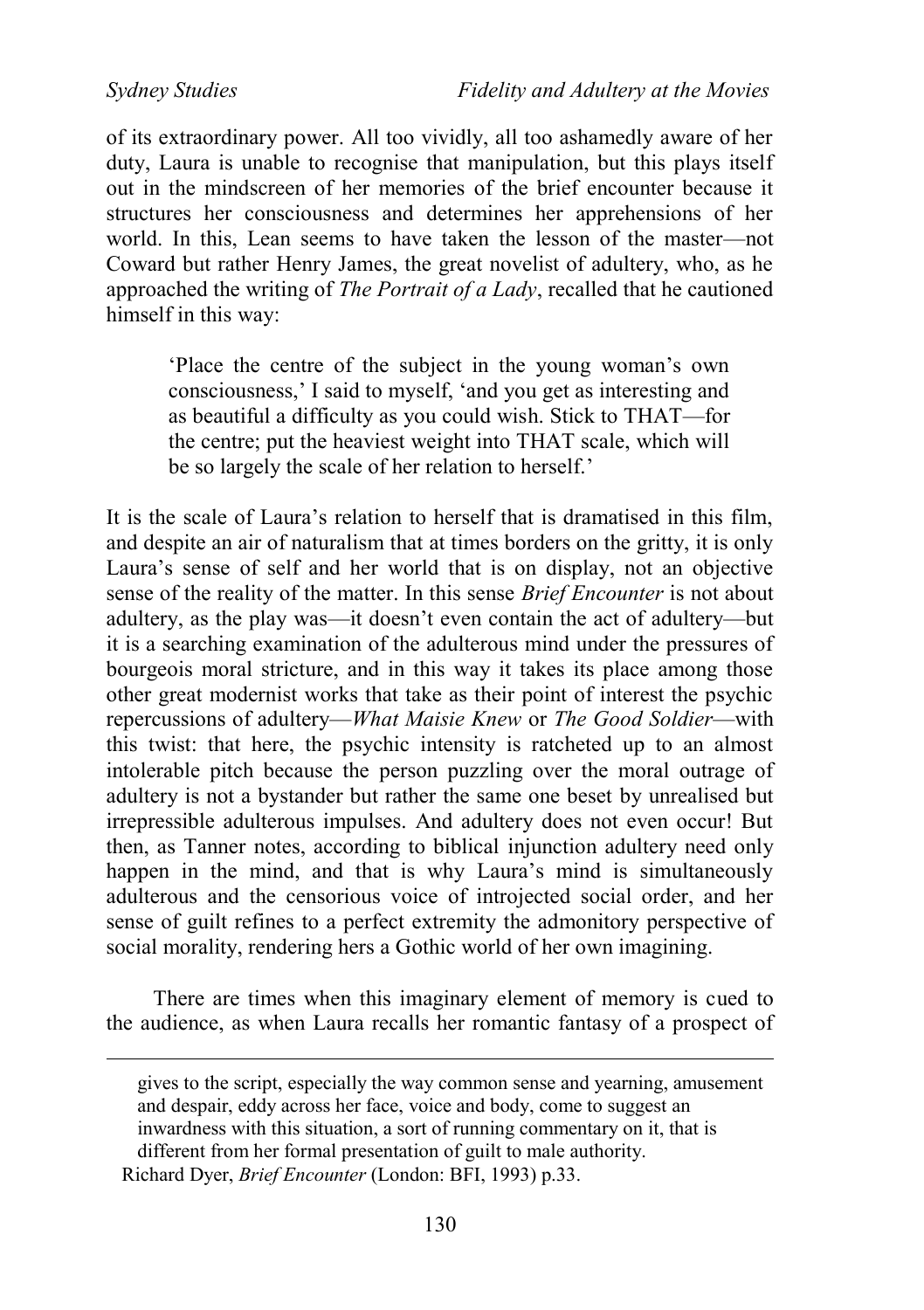life with Alec, studded with clichés reminiscent of movie trailers like *Flames of Passion*—the movie which she and Alec find risible—but this only gives an added pathos to the quality of her desire, since this is the only way in which she can frame her sense of yearning, and thus she finds her own emotional life here both compelling and simultaneously rather inauthentic and confected. But this overt signalling of Laura's awareness of the mediated character of her sense of self at this point distracts us from the fact that it is *always* mediated in this way. This comes out in particular in scenes such as the framing of her sense of shame as she sits under the war memorial, physically and morally diminished both by the honour it symbolises and the high angle at which she is shot, which does not express the film's judgement of her so much as her own sense of self.



Similarly, the screen is frequently inflected by expressionistic imagery of this kind which serves to externalise her fraught inner life, as when the staircase to her children's room momentarily takes on a look of Gothic chiaroscuro as she is assailed by disembodied male voices (her husband's downstairs, her son's peremptory commands from upstairs) after her first encounter with Alec, when the first glimmerings of a liberating passion collide with the dreary realities of a life determined by the same social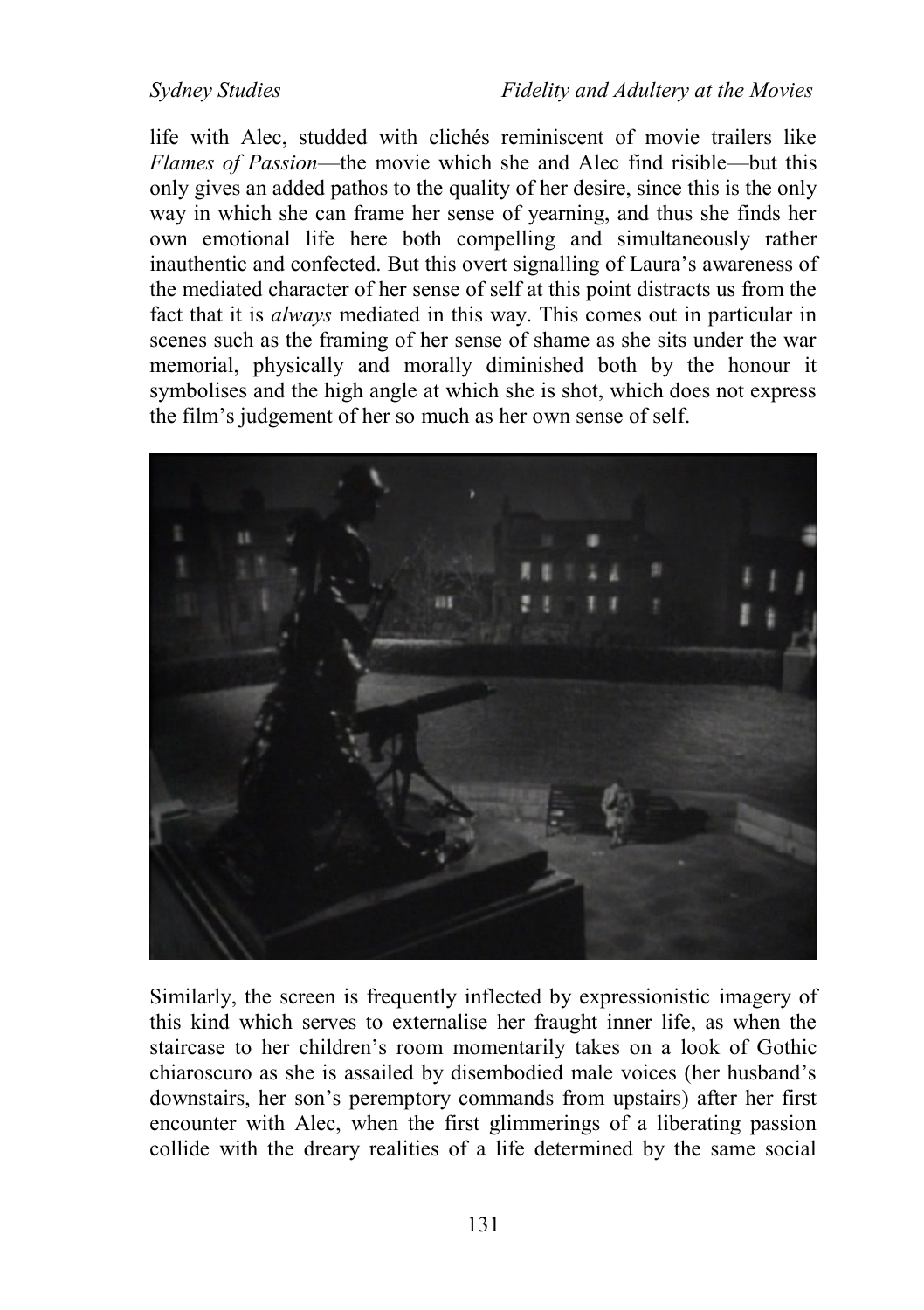conventions and biological patterns that Edna Pontellier ultimately found intolerable.



Thus, where Coward's play makes educated reference to prior genres of romantic narrative, Lean's film gathers these into the furniture of Laura's mind. In this way the imagery of the film can be seen to be shaped by the movies Laura sees every Thursday and the books she borrows from Boots.<sup>36</sup> Her personal drama of renunciation is saturated with suburban renderings of Gothic, pastoral, and courtly romance—they are all at play here, the pastoral setting of the working class cafe, the triadic relationship between courtly lovers and the Lord at home in the Castle, and the suicidal impulses from the heroines of nineteenth century fiction. The difference from the play is stark: there, the text compliments the audience with these seemingly high-brow associations; here, they are the very fabric of Laura's tormenting imaginings, adding a psychological dimension totally absent from the play, but one that was increasingly becoming of interest to

<sup>&</sup>lt;sup>36</sup> For a discussion of the sorts of books these would be and how they may have influenced the narrative see Dyer pp.37-41.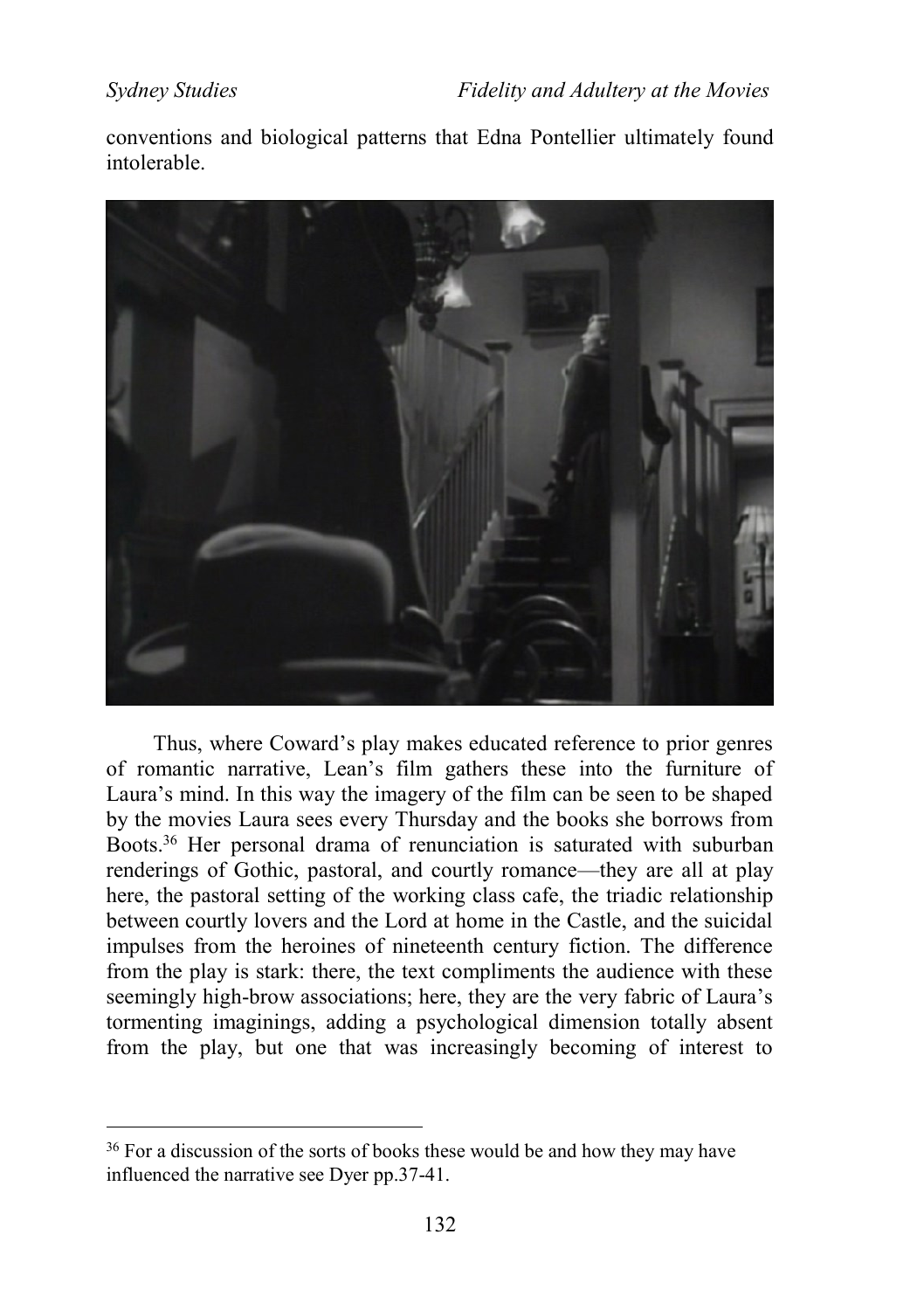filmmakers as they explored the narrational and expressionistic capacities of film in the early 1940s, as I have argued.

But Lean's most interesting and adventurous use of this mode of narration occurs in its most camouflaged moments, when the screen presents a scene at which Laura could not have been present. There are only two of these—first when she calls Mary Norton to back up her story about lunch, and next when she rushes out of the flat when Alec is confronted by Stephen after he arrives home unexpectedly during Laura and Alec's tryst. In the first scene Laura remembers sitting at her dressing table as she tells her first lie to Fred; here she is surrounded by the appurtenances of female vanity, her face reflecting duplicitously in a number of mirrors as she fashions herself in memory as an image of cosmetic deceit (Fred observes that she is 'beautifying' herself).



When she telephones Mary, she pictures her in precisely the same attitude, preening herself and even plucking an eyebrow as she studies herself in the mirror while conspiring with Laura's deception.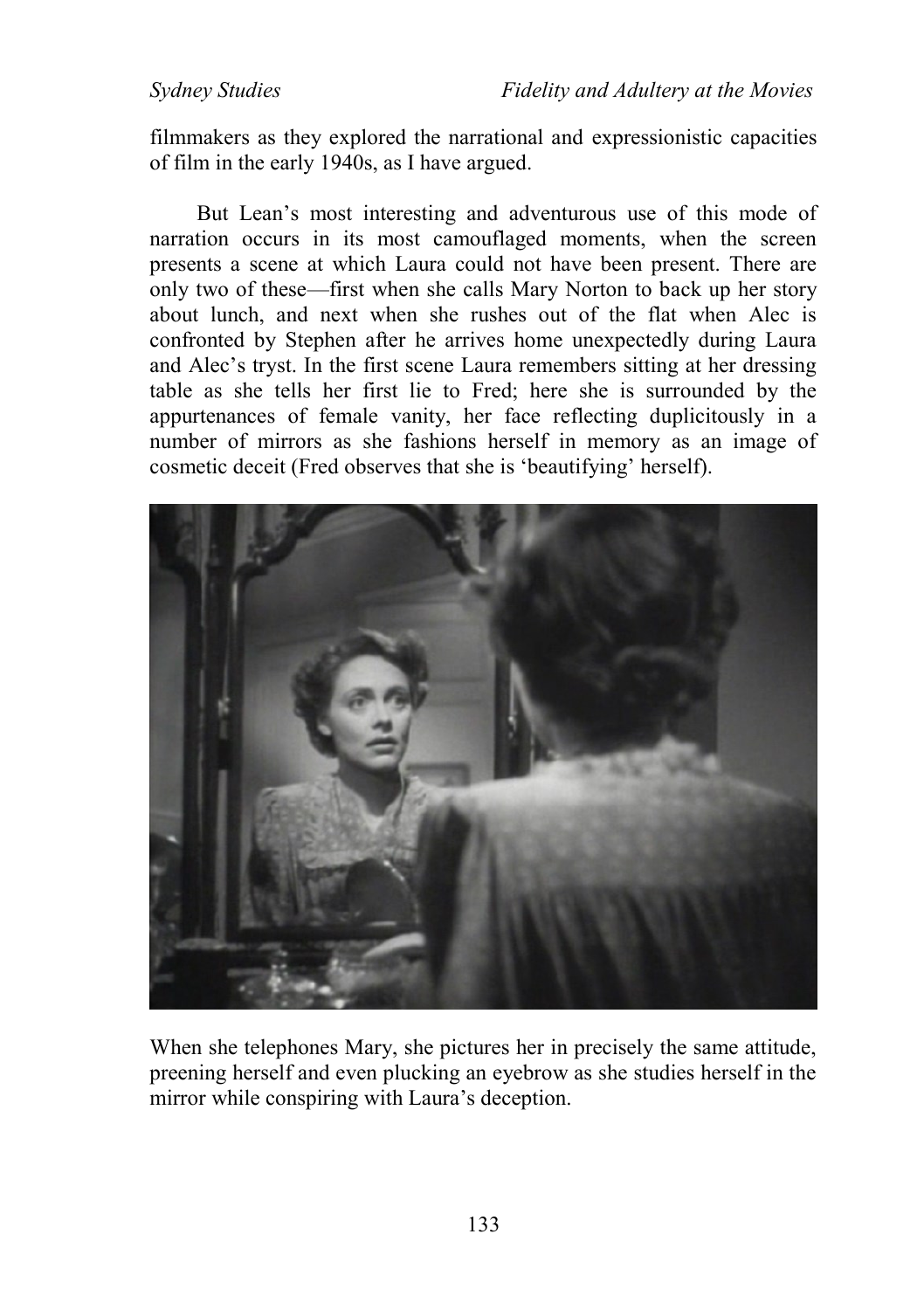

This, then, is how Laura comes to imagine women—an image which conforms to a masculinist stereotypy of feminine duplicity and sensuality, and which informs her own self-reflections. In the later scene, however, we see how she imagines men. In the play we cannot know what occurs between Alec and Stephen when he interrupts the tryst—Laura guesses that it becomes a diminishing masculine conversation about sexual conquest, but Alec assures her it wasn't that way. In the film, we see—or it seems we see—precisely what happens: Stephen morally reprehends Alec, with particularly heavy sarcasm, in a scene which has the dual effect of morally excoriating Laura for her part in the affair, but simultaneously giving Alec a further nobility insofar as he is now seen to be shielding her from the moral censure he received but will not visit on her when he later speaks slightingly of the event. But I think this scene must be read as constructed from Laura's sense of Alec's nobility, projected back into the unknown scene in the bedroom; and if this scene is merely Laura's imagining of what happened it is profoundly revealing, for it not only gives one male figure moral authority (Stephen), it also gives another male figure, Alec, a nobility from which she is necessarily precluded (she can shield no-one, and her honour now is understood by her as being in Alec's chivalrous gift), which can only serve to accentuate her own ignoble sense of self.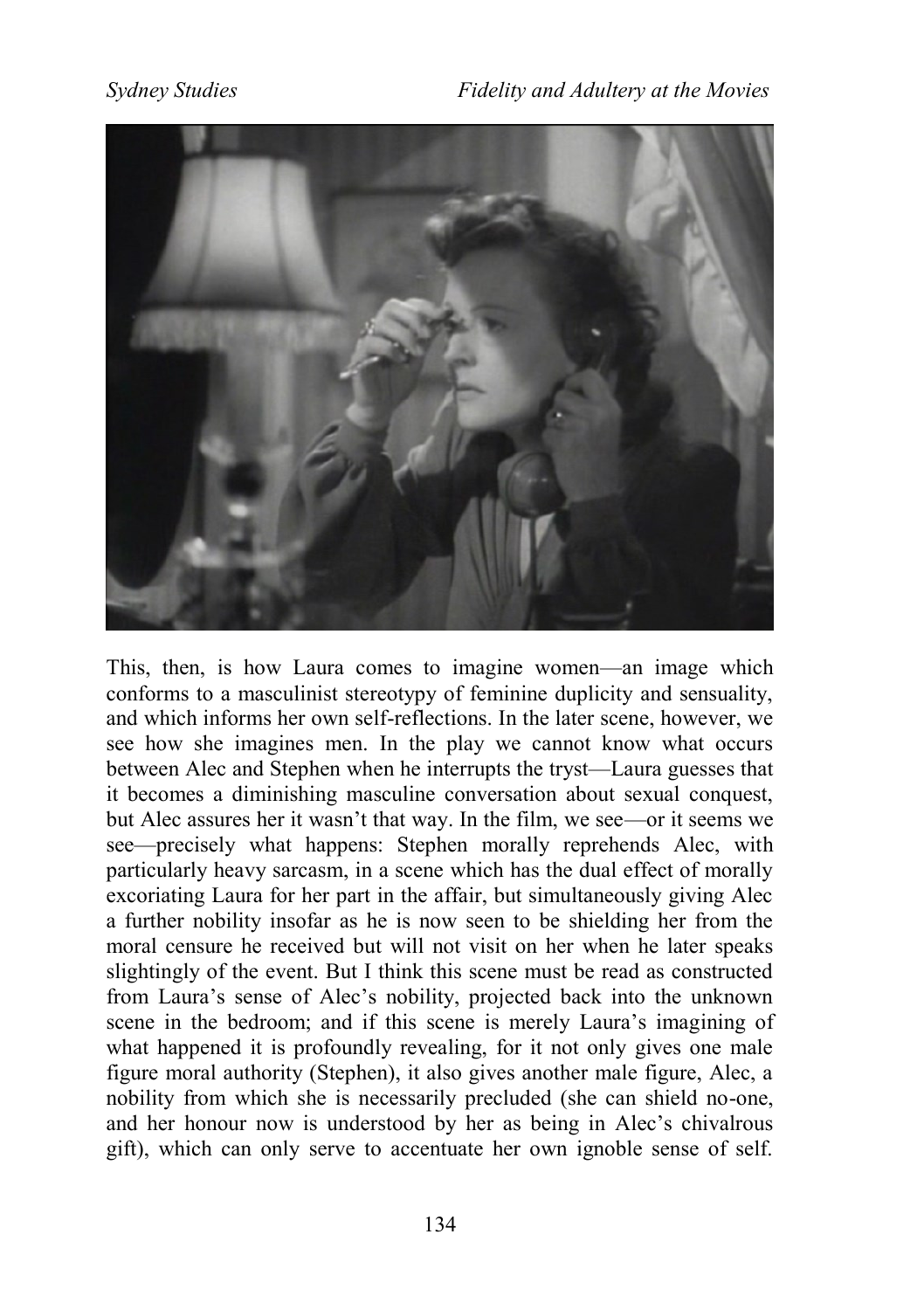Alec is not a figment, as some modern viewers have speculated,  $37$  but he is fashioned from Laura's imaginings all the same, and he embodies both romantic and patriarchal aspects of the male which dramatize the schizophenized nature of her social position as woman in which she can figure and comprehend herself only as deceitful adulteress and idealized mistress of the chivalric hero upon whom her honour depends (the Petrarchan Laura), or as domestic possession of a dull, neglectful and affectionless lord of the manor and inadequate and sinful mother (as when she blames herself for her son Bobby's accident).



It all adds up to a state of wretchedness, of quiet desperation, to which Laura apparently re-dedicates herself at the end, having survived her suicidal impulse at the train station. I would argue, however, that this sentimental conclusion simply papers over the issues raised by this film, allowing it to apparently conform to the general cinematic morality regarding the matter of adultery that had been evolving over the previous 15 years. Against this sentimental view, Lean's narrative gambit of voiceover flashback and the ironies it generates has put this wretchedness

<sup>37</sup> Cf Dyer p.19.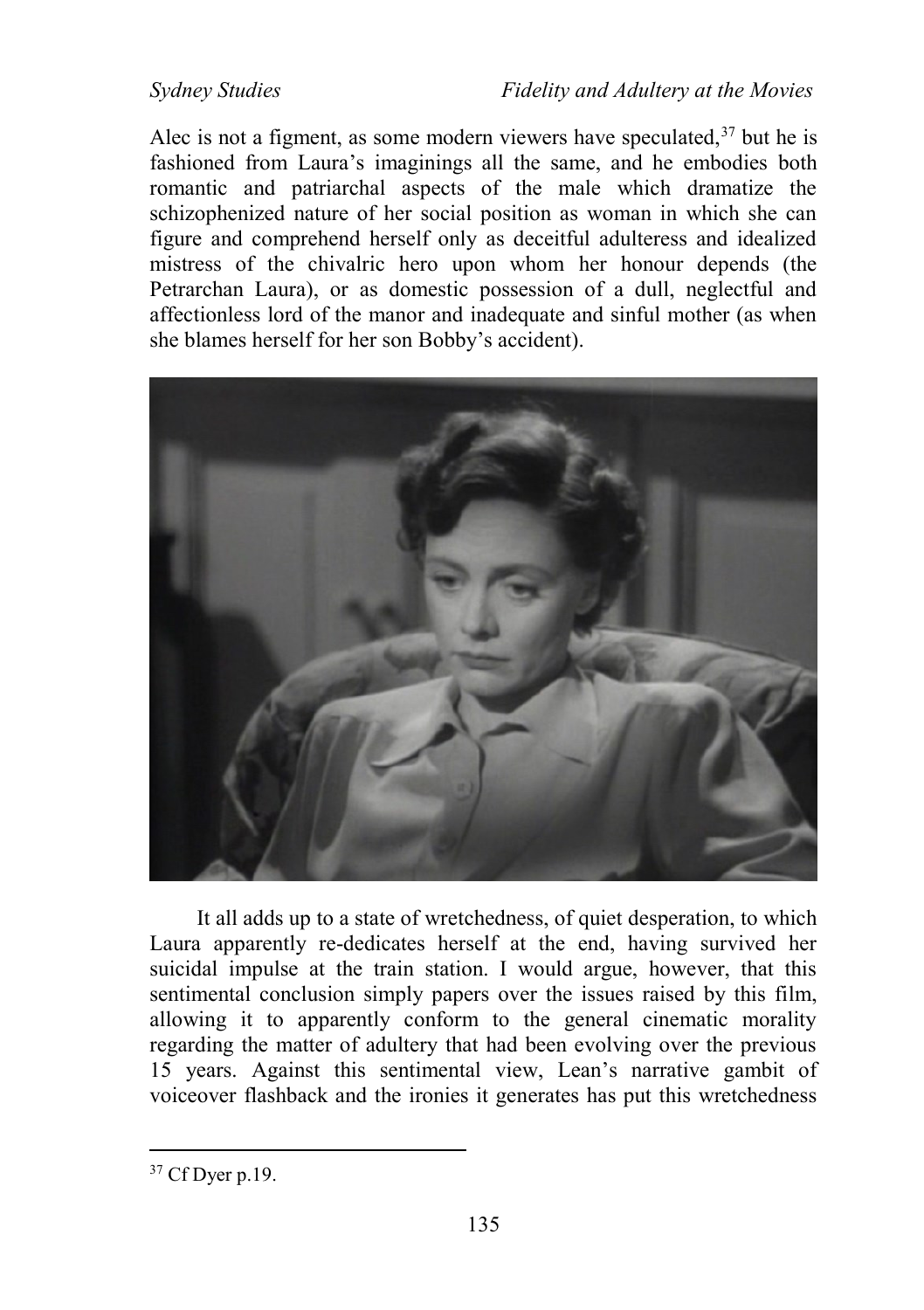into play, and the audience cannot simply dismiss it: it lingers beyond the ending as part of the fundamental experience of the film even if Laura tries nobly to disavow it. Not that she can, because it is her sense of the wretchedness of the world that is on screen, not the world as it is, objectively speaking. This, too, is where the dramatic intensity of this film comes from: this fundamental contradiction between its espoused objective morality—traditional, communitarian, socially idealistic—and it's subjective narrative conduct and empathetic mode of narration, which is of a piece with the 'immoral' conduct and consciousness of Laura, who cannot help finding that morality claustrophobic and stifling even as she judges herself harshly by it. And the tension here arises from the fact that although this 'nobility' eclipses and subjugates personal desire in its appeal to a supposed collective good, the deeper implication of the film is that this subjugation actually works in the interests of a masculine status quo and against the interests of women like Laura—a perception which the film dramatises but which Laura's deep sense of guilt prevents her from recognising.

The audience, then, briefly encounters a dark and troubling irony in this film which has the effect of subverting the comfortably familiar moral sentiment it appears ultimately to espouse. Prior to the war, in Coward's play, that was not the case—the sentiment was indeed espoused, but here it is adulterated in the filmic experience as Lean appeared to find the process of adaptation drawing him towards different perspectives, different conclusions. Perhaps the war changed things, making it impossible to ignore the fact that noble sacrifice in a class-based society generally benefited those not required to make it, and was generally made by those who did not enjoy the privileges of nobility—a perspective which this film applies to the gender divide.<sup>38</sup> One wonders, though, whether for Lean it

<sup>38</sup> This discounts Alec's noble sacrifice in part—his decision to go to Johannesburg on his idealistic medical mission—but then we really don't know anything about Alec, other than Laura's idealized memory of him. We certainly don't know what he was telling his own wife during this period, for example, or whether he was enduring the same kind of agony as Laura, since it's not his film. Nor do we know what impels him in the first place. It is interesting, however, that Alec comes across as a much less chivalrous figure in the play, where his arguments have a rather specious air, and sound very much like pompous and self-serving persuasions to  $lower$ 

Alec: Everything's against us—all the circumstances of our lives—those have got to go on unaltered. We're nice people, you and I, and we've got to go on being nice. Let's enclose this love of ours with real strength, and let that strength be that no-one is hurt by it except ourselves.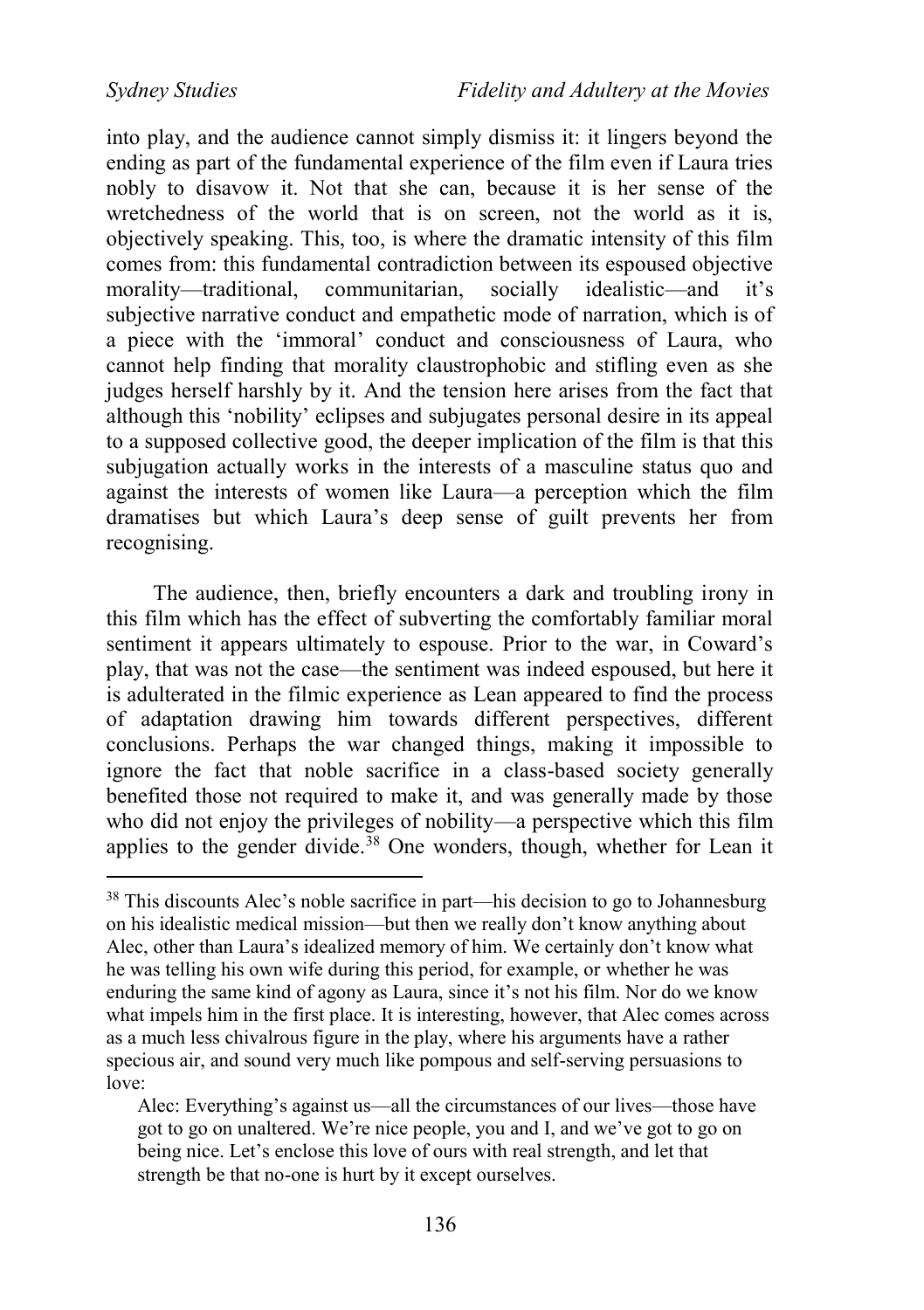was a case of fidelity to the medium taking precedence over fidelity to the source, as his exploration of the narrational potentialities of cinema served to open up possibilities of interpretative meaning that transformed Coward's theatrical study into a very different experience for cinema audiences. For—in Laura's weekly trip to the cinema at Milford, which opens briefly onto something so much larger—at the heart of this film about adultery is a connection between the seductions of the screen and the seductions of life. Faithful in narrative structure to a morality it may have been obliged to follow, the film's aesthetic effect, moment by moment, is nevertheless to dramatize the pull of a scandalous departure from the settled existence of suburban life, and when it does so it may be a secret admission that film is a medium that seduces us from and adulterates the precarious reality of our lives whenever it is most faithful to its own aesthetic desires, to the genius of its own forms.<sup>39</sup>

Alec: Yes—when the time comes.

Laura: Very well.

 $\overline{a}$ 

Laura: Very well.

Alec: We won't speak of it anymore—I'm going now—back to Stephen's flat. I'll wait for you…. —Noel Coward, *Still Life* (London: Samuel French, 1966), p.30.

Laura is persuaded, and she does go to the flat on this night in October, and continues to do so until December, when Stephen eventually interrupts their liaison. <sup>39</sup> In this the film is like the Rachmaninov concerto Laura absorbs herself in, or the Chopin prelude that Edna Pontellier finds awakens her sensibility, or the Kreutzer Sonata that Podsnicheff finds so troubling, to the extent that he is carried away by suspicions of his wife's adultery and murders her, because, as he says, 'music provokes an excitement which it does not bring to a conclusion.' (*The Kreutzer Sonata*, ch. 23—http://ebooks.adelaide.edu.au/t/tolstoy/leo/t65kr/chapter23.html, accessed  $1/7/2016$ .) In this respect Tanner observes:

music—particularly romantic nineteenth century music, which in various ways extols the projection of an individual's subjective mood—is dangerous to the extent that it suggests the possibility of new and exciting mergings and a sense of 'agitation' and discontent with one's established position and habitual range of feelings… From one point of view music can be seen as an adulteration of ordinary consciousness—a new and exciting relationship with the mood of another, which, however, can find no realization in the realm of society… From this point of view, both music and adultery, within the rigid confines of bourgeois society, offer

Laura: Must we be hurt by it?

Alec: All the furtiveness and the secrecy and the hole-in-corner cheapness can be justified if only we're strong enough—strong enough to keep it to ourselves, clean and untouched by anybody else's knowledge or even suspicions something of our own forever—to be remembered --